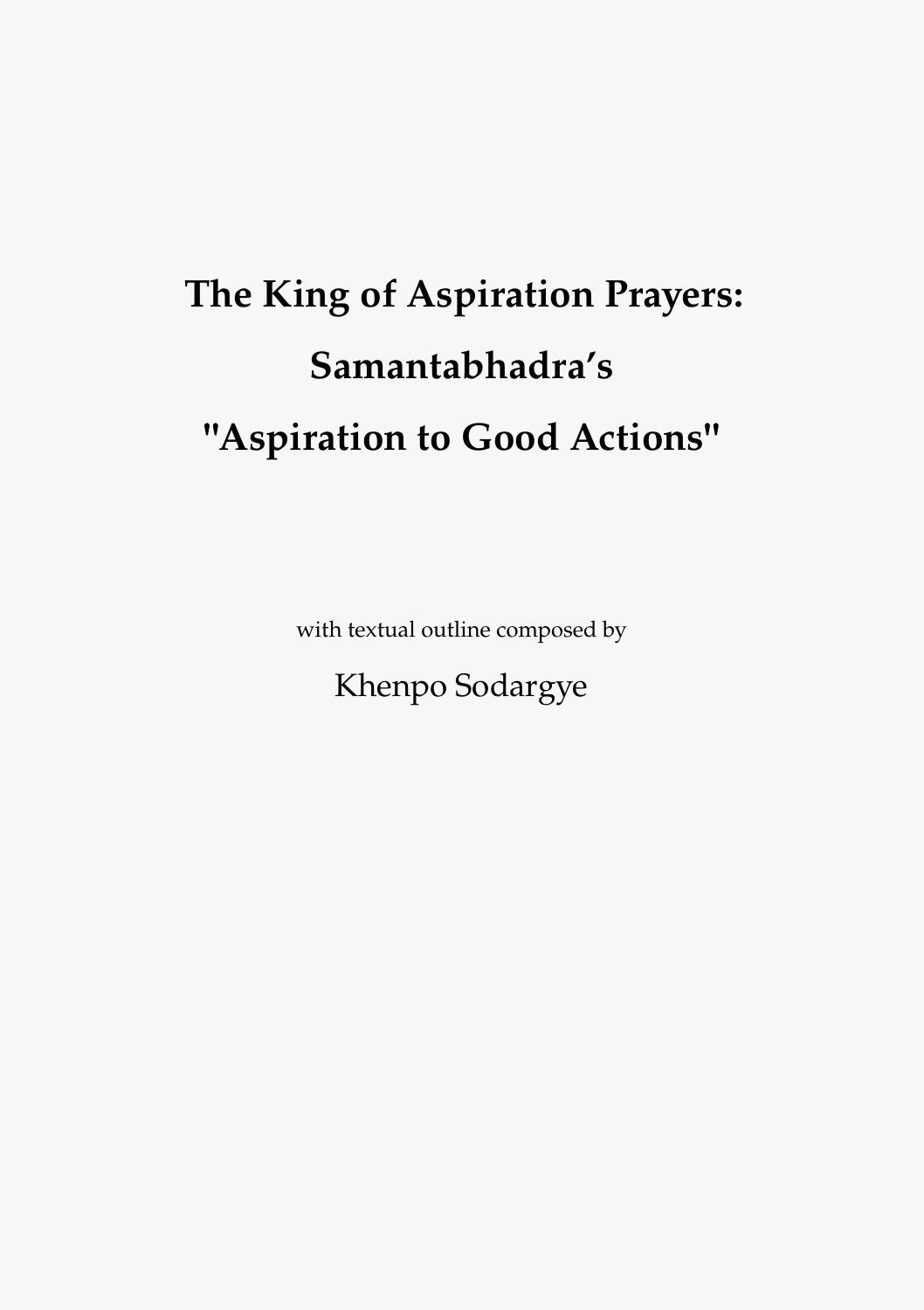### **A1. The Introduction**

### **B1. The Title**

*On Entering into the Inconceivable State of Emancipation by the Practice and Vows of the Bodhisattva Samantabhadra*

### **B2. The Translator**

Tripitaka Dharma Master Prajna of Kubha

- **A2. The Main Text**
- **B1. The Preliminaries: the Seven Branches**
- **C1. Homage**
- **D1. Concise Explanation**

To all the buddhas, the lions of the human race,

In all directions of the universe, through past and present and future:

To every single one of you, I bow in homage;

Devotion fills my body, speech, and mind.

#### **D2. Extensive Explanation**

#### **E1. Physical Homage**

Through the power of this prayer, aspiring to Good Action, All the victorious ones appear, vivid here before my mind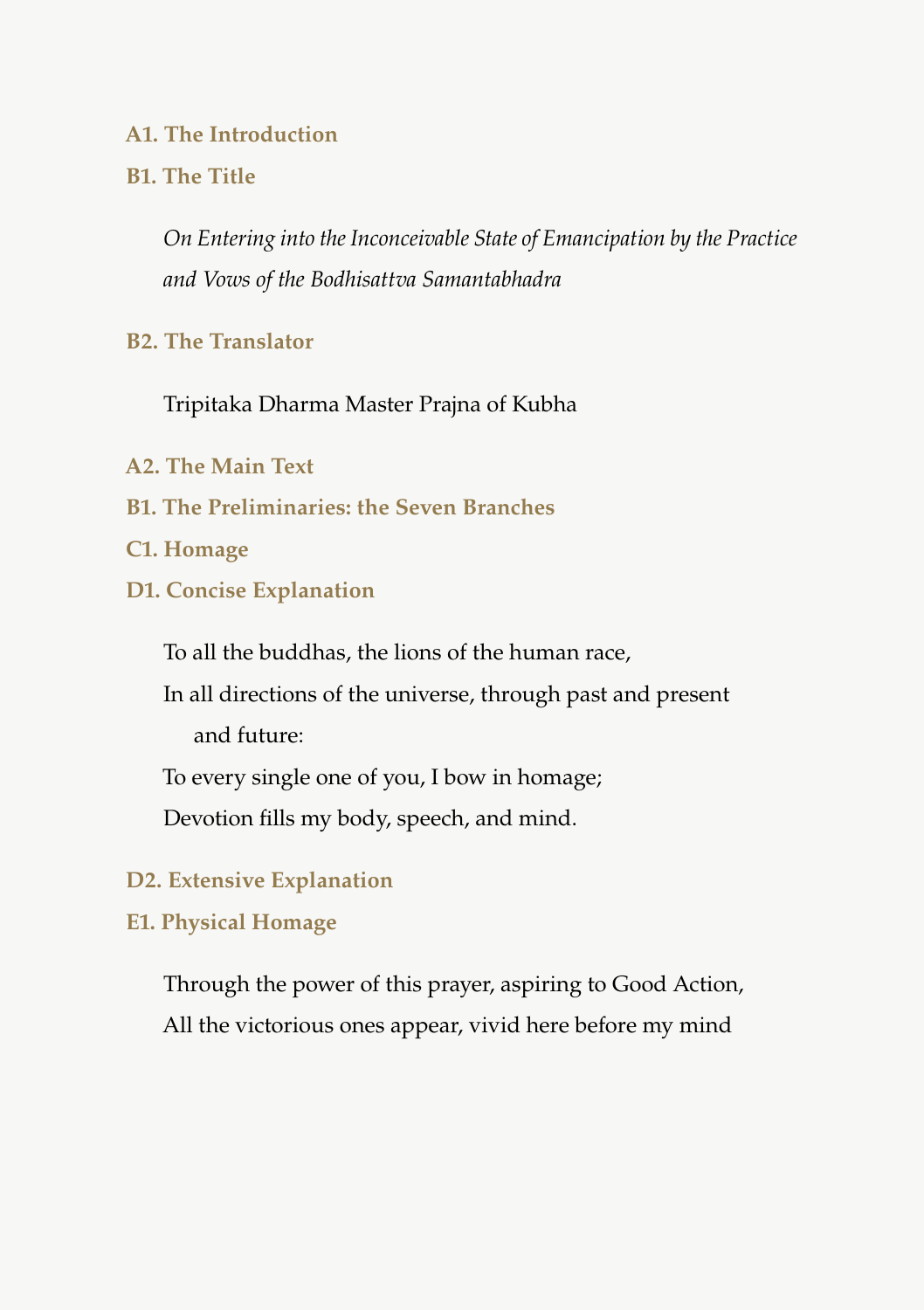And I multiply my body as many times as atoms in the universe, Each one bowing in prostration to all the buddhas.

### **E2. Mental Homage**

In every atom preside as many buddhas as there are atoms, And around them, all their bodhisattva heirs: And so I imagine them filling Completely the entire space of reality.

### **E3. Verbal Homage**

Saluting them with an endless ocean of praise, With the sounds of an ocean of different melodies I sing of the buddhas' noble qualities, And praise all those who have gone to perfect bliss.

[Saluting them with an endless ocean of praise, With the sounds of an ocean of different melodies Throughout all future aeons, I sing of the buddhas' noble qualities, And praise all those who have gone to perfect bliss.]

### **C2. Offering**

### **D1. The Surpassed Offering**

To every buddha, I make offerings: Of the loveliest flowers, of beautiful garlands,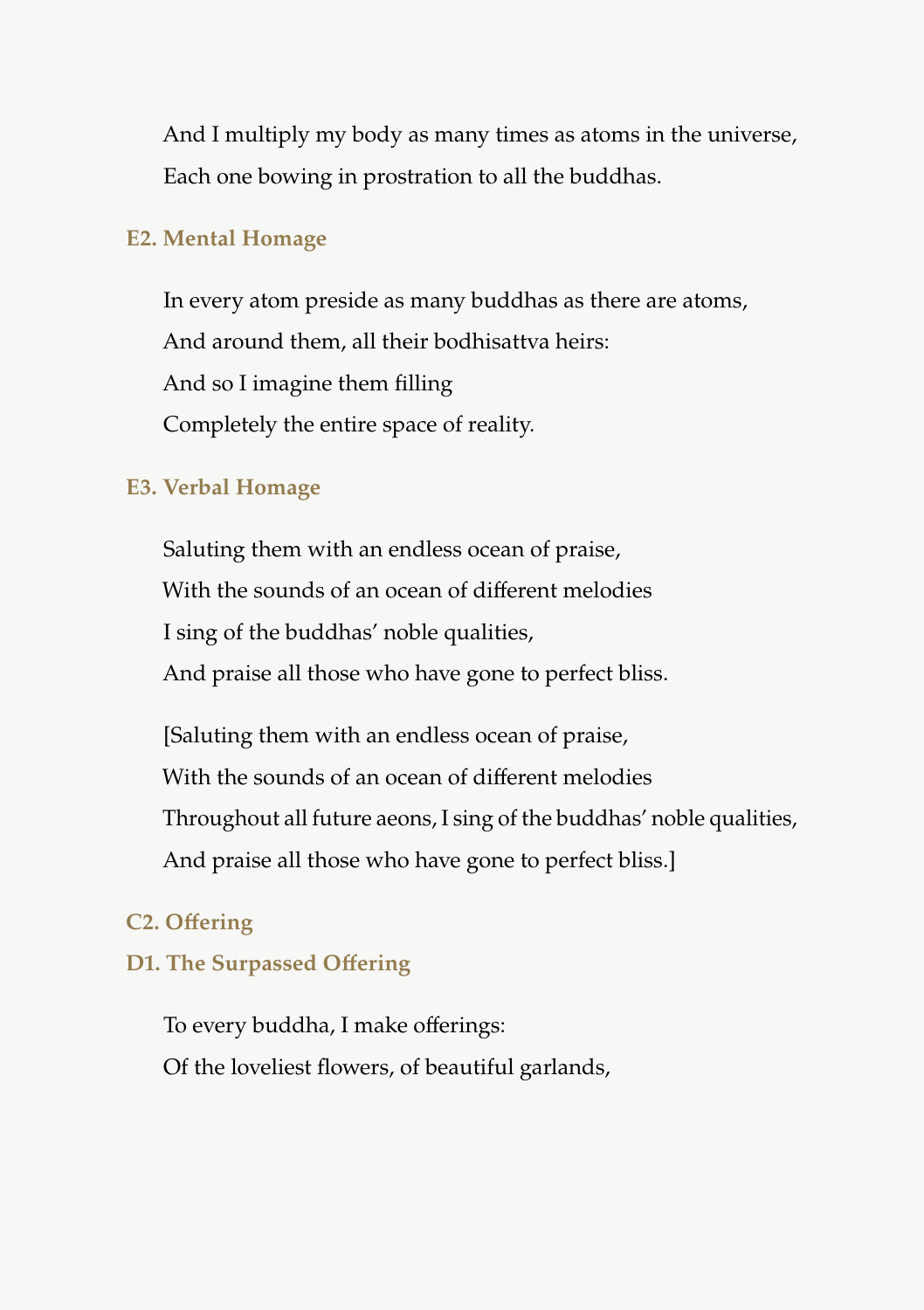Of music and perfumed ointments, the best of parasols, The brightest lamps and finest incense.

To every buddha, I make offerings: Exquisite garments and the most fragrant scents, Powdered incense, heaped as high as Mount Meru, Arranged in perfect symmetry.

[To every buddha, I make offerings: Exquisite garments and the most fragrant scents, Powdered incense, heaped as high as Mount Meru, Arranged in the most sublime of displays.]

### **D2. The Unsurpassed Offering**

Then the vast and unsurpassable offerings— Inspired by my devotion to all the buddhas, and Moved by the power of my faith in Good Actions— I prostrate and offer to all you victorious ones.

[Through the vast mind of confident faith, I have deep devotion in all the buddhas of the three times. Moved by the power of my faith in Good Actions— I prostrate and offer to all you victorious ones.]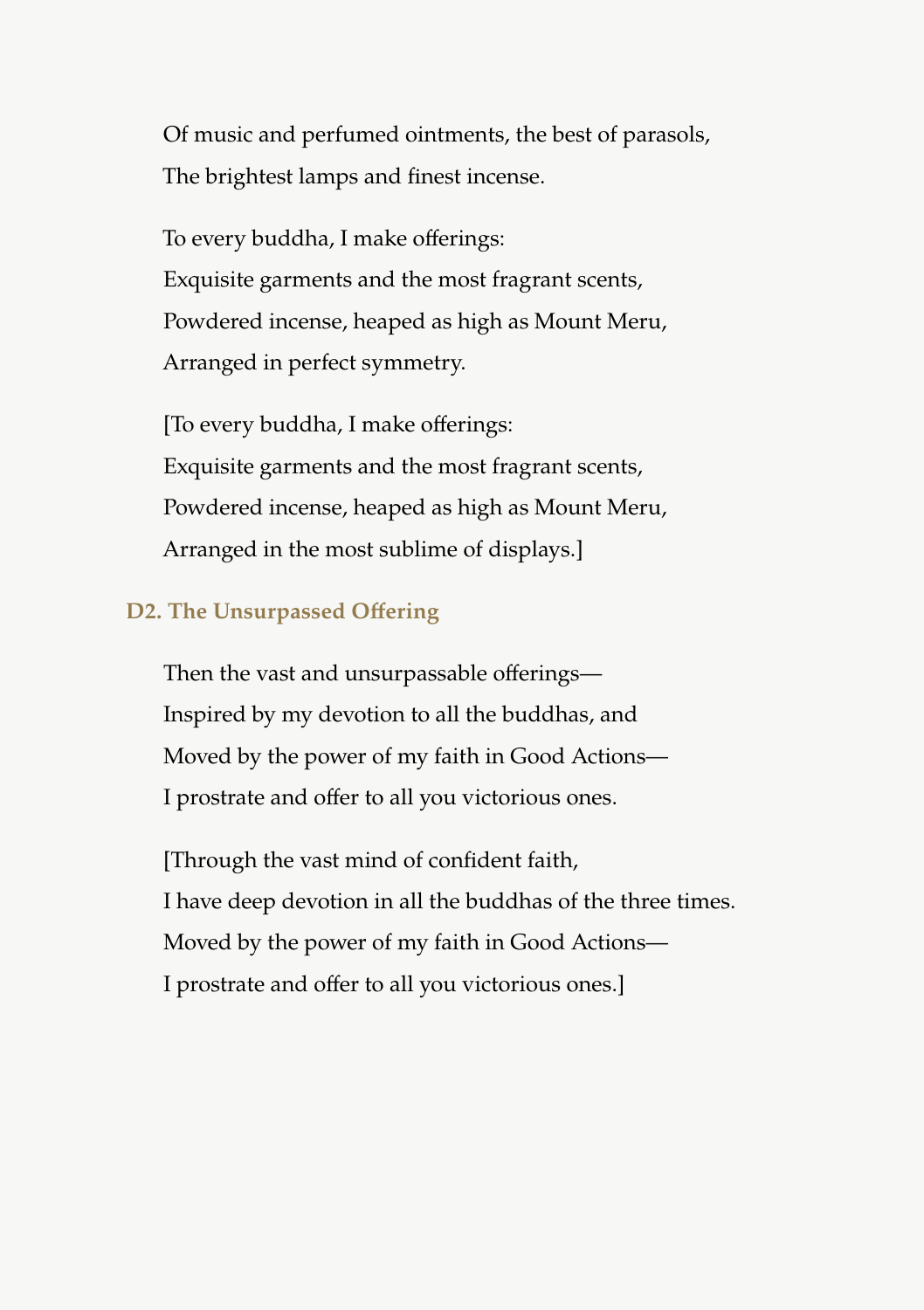#### **C3. Confession**

Whatever negative acts I have committed, While driven by desire, hatred, and ignorance, With my body, my speech, and also with my mind, Before you, I confess and purify each and every one.

### **C4. Rejoicing**

With a heart full of delight, I rejoice at all the merits

Of buddhas and bodhisattvas,

Pratyekabuddhas, those in training and the arhats beyond training, And every living being, throughout the entire universe.

### **C5. Imploring Buddhas to Turn the Dharma Wheel**

You who are like beacons of light shining through the worlds,

Who passed through the stages of enlightenment,

to attain buddhahood, freedom from all attachment,

I exhort you: all of you protectors,

Turn the unsurpassable Wheel of Dharma.

# **C6. Requesting Buddhas to Remain in the World but Not to Enter Nirvana**

Joining my palms together, I pray To you who intend to pass into nirvana,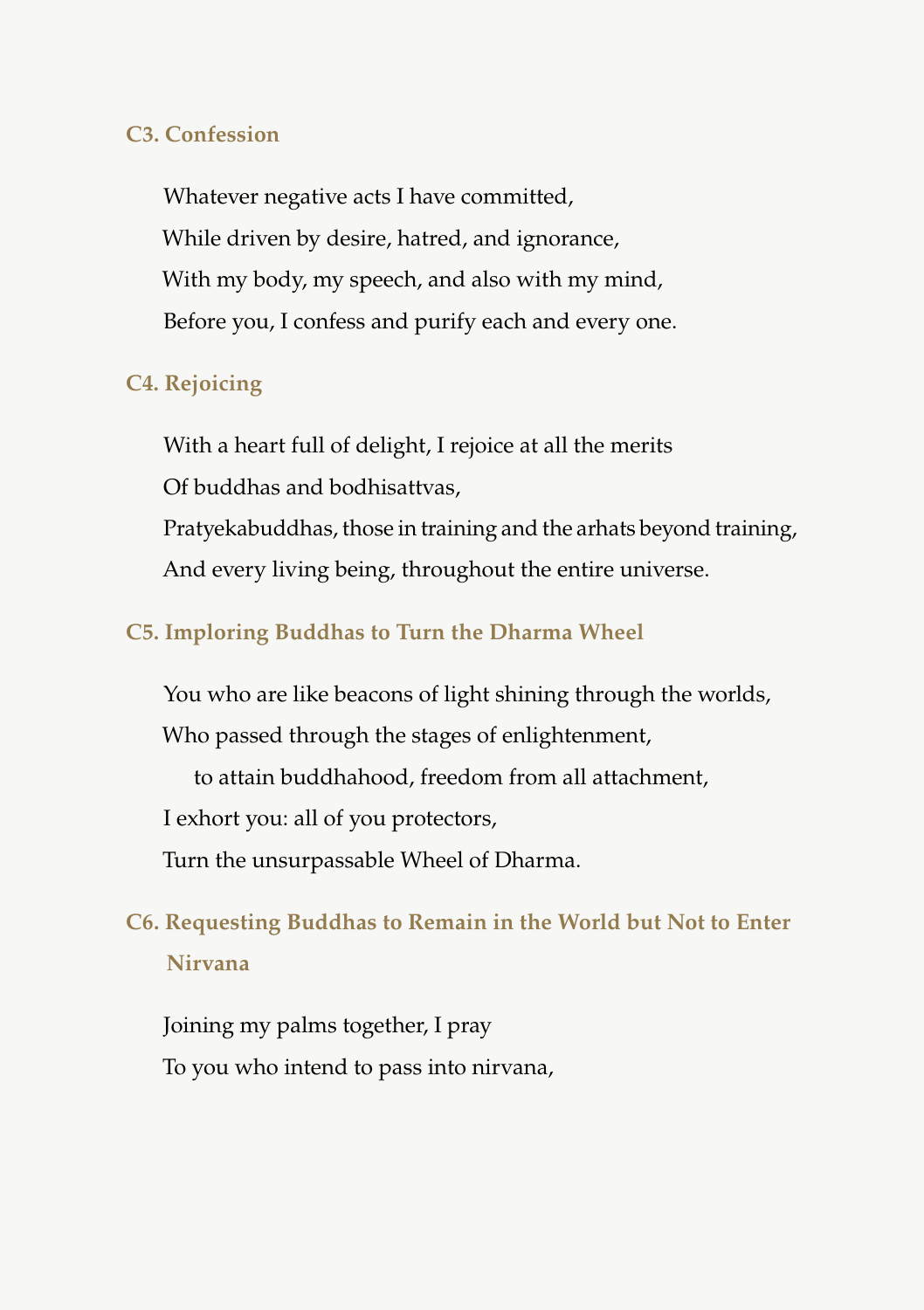Remain, for aeons as many as the atoms in this world, And bring well-being and happiness to all living beings.

### **C7. Dedication**

What little virtue I have gathered through my homage, Through offering, confession, and rejoicing, Through exhortation and prayer—all of it I dedicate to the enlightenment of all beings!

- **B2. The Main Practice: Vast Aspirations**
- **C1. The Actual Aspiration**
- **D1. Aspiration for Pure Intent**
- **E1. Aspiration to Make Offerings to All the Buddhas**

Let offerings be made to buddhas of the past, And all who now dwell throughout the ten directions of this universe!

[Training in the footsteps of all the victorious buddhas, May I bring Good Actions to perfection. Let offerings be made to buddhas of the past, And all who now dwell throughout the ten directions of this universe!]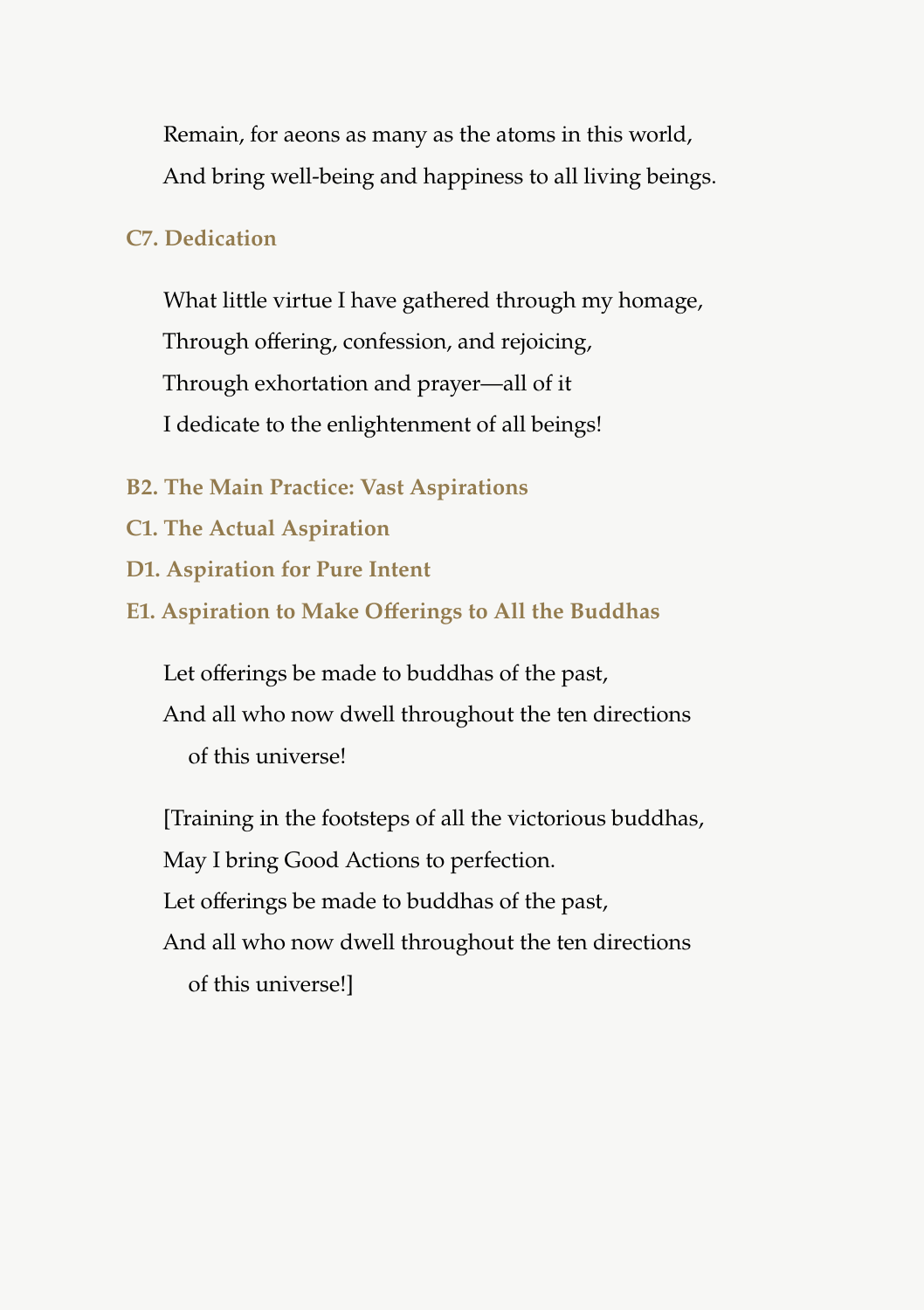### **E2. Aspiration to Fulfill All Wishes**

Let all who are yet to come swiftly fulfil their wishes And attain the stages of enlightenment and buddhahood!

[Let all the future teachers of gods and humans Fulfill all their intents and wishes! May I emulate buddhas of the three times, And swiftly attain the stages of enlightenment and buddhahood!]

# **E3. Aspiration to Purify and Dignify All Worlds**

Let as many worlds as there are in all the ten directions Transform into realms that are vast and utterly pure, Filled with buddhas who have sat before the mighty bodhi tree, Around them all their bodhisattva sons and daughters!

## **E4. Aspiration to Bring Sentient Beings Benefit and Happiness**

Let as many sentient beings as there are in all the ten directions Live always and forever in happiness and health! Let all beings meet the Dharma That befits them best! And so may all they hope for be fulfilled!

[Let as many sentient beings as there are in all the ten directions Live always and forever in happiness, free of illness!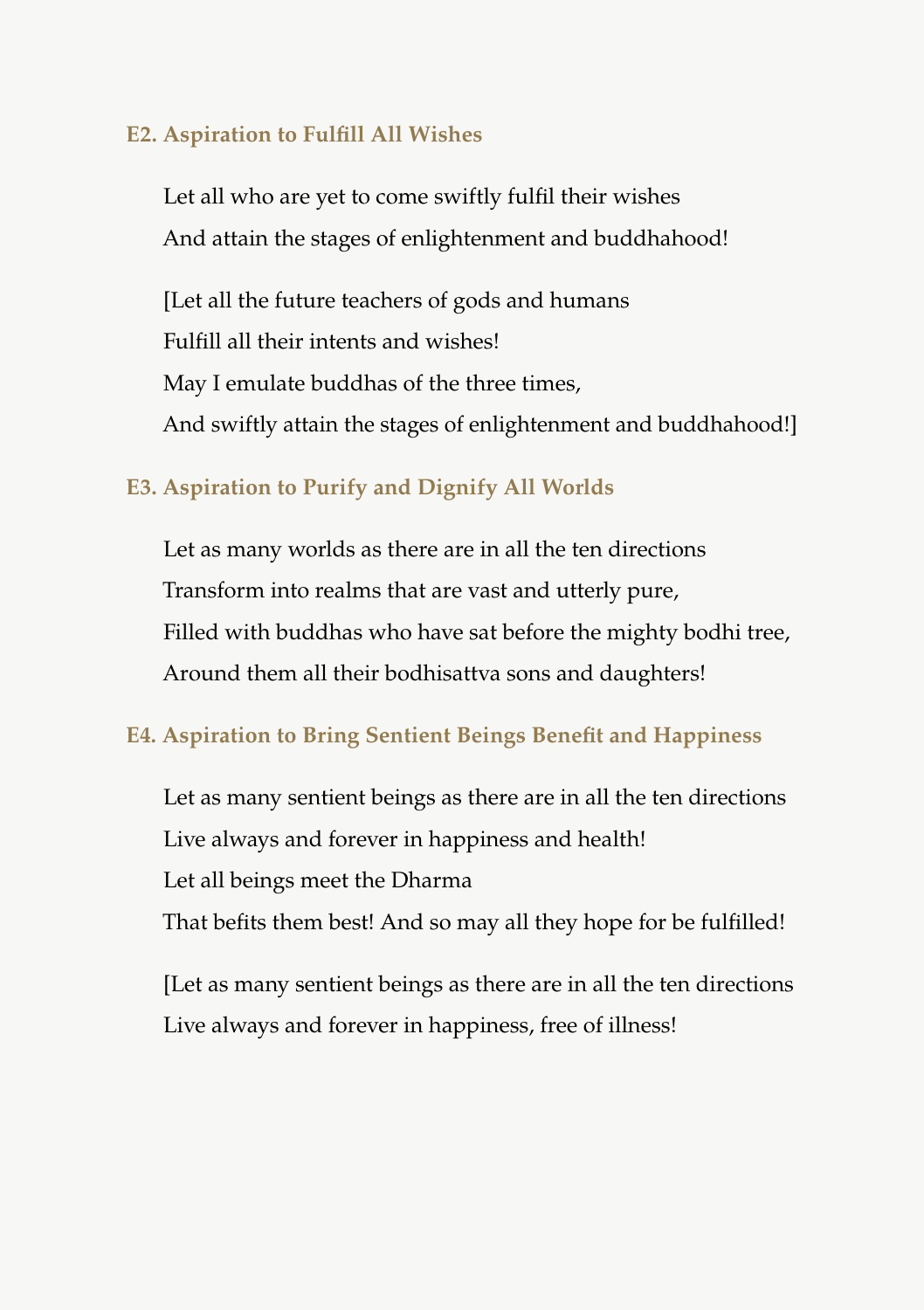Let all beings find benefit in the Dharma! And so all their afflictive emotions be eliminated!]

#### **D2. Aspiration to Never Forget Bodhicitta**

**E1. Aspiration to Recall Past Lives, Assume Monasticism, and Observe Pure Precepts**

As I practice the training for enlightenment, May I recall all my previous births, And in my successive lives, through death and through rebirth, May I always renounce the worldly life!

Training in the footsteps of all the victorious buddhas, May I bring Good Actions to perfection, And my moral conduct be taintless and pure, Never lapsing, and always free from fault!

[As I practice the training for enlightenment, May I recall all my previous births, And in my successive lives, through death and through rebirth, May I always renounce the worldly life! And may my moral conduct be taintless and pure, Never lapsing, and always free from fault!]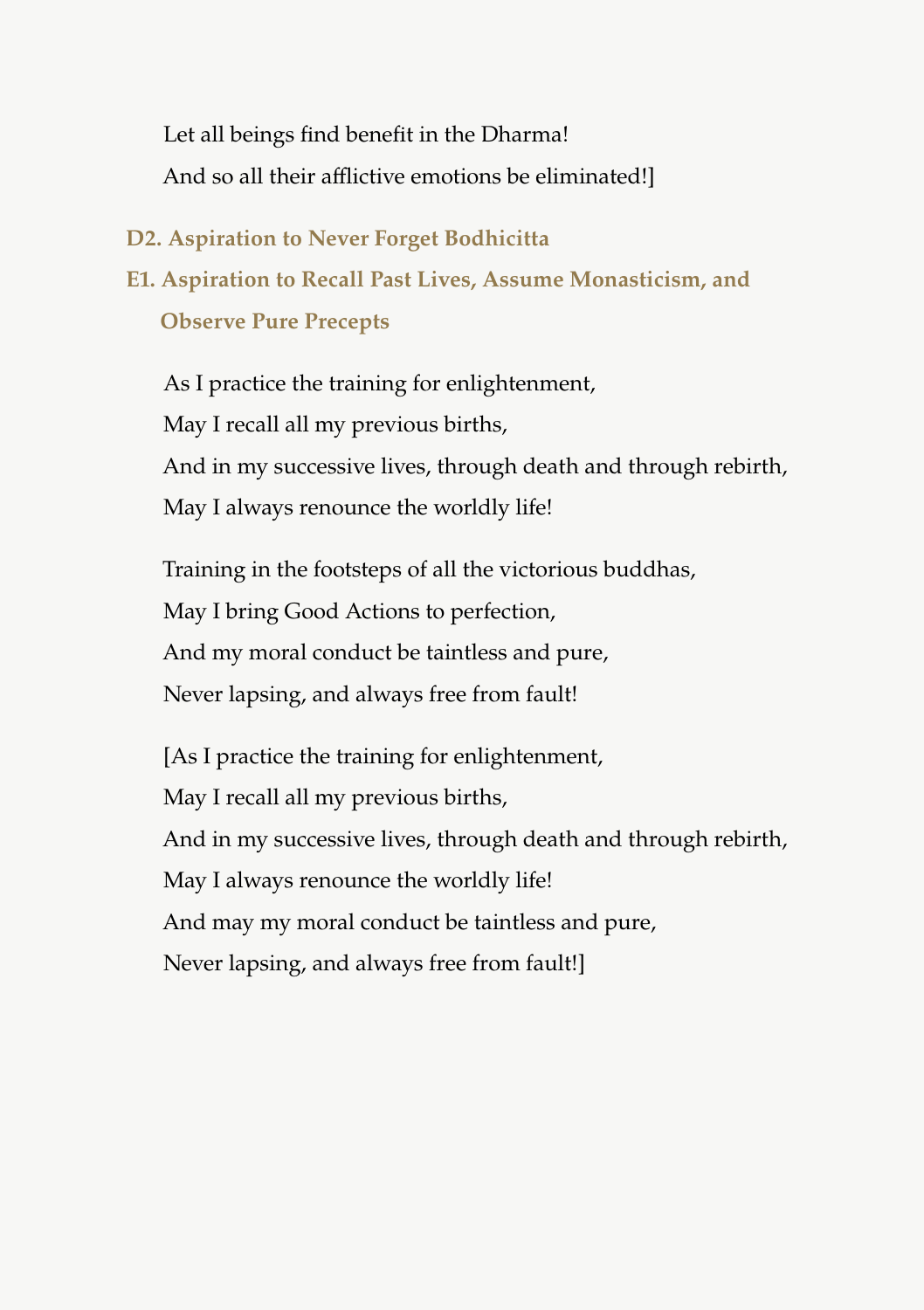### **E2. Aspiration to Proclaim the Dharma in Multiple Languages**

In the language of the gods, nagas, and yakshas, In the language of demons and of humans too, In however many kinds of speech there may be— I shall proclaim the Dharma in the language of all!

[In the language of the gods, nagas, and yakshas, And in the language of kumbhandas, humans and non-humans, In however many kinds of speech there may be— I shall proclaim the Dharma in the language of all!]

# **E3. Aspiration to Exert for Enlightenment and Eliminate Obscurations**

Taming my mind, and striving in the paramitas, I will never forget the bodhicitta; May all my harmful actions and the obscurations they cause Be completely purified, every single one!

[Taming my mind, and striving in the pure paramitas, I will never forget the bodhicitta; May I completely purify all harmful actions and obscurations And fully accomplish all virtuous activities!]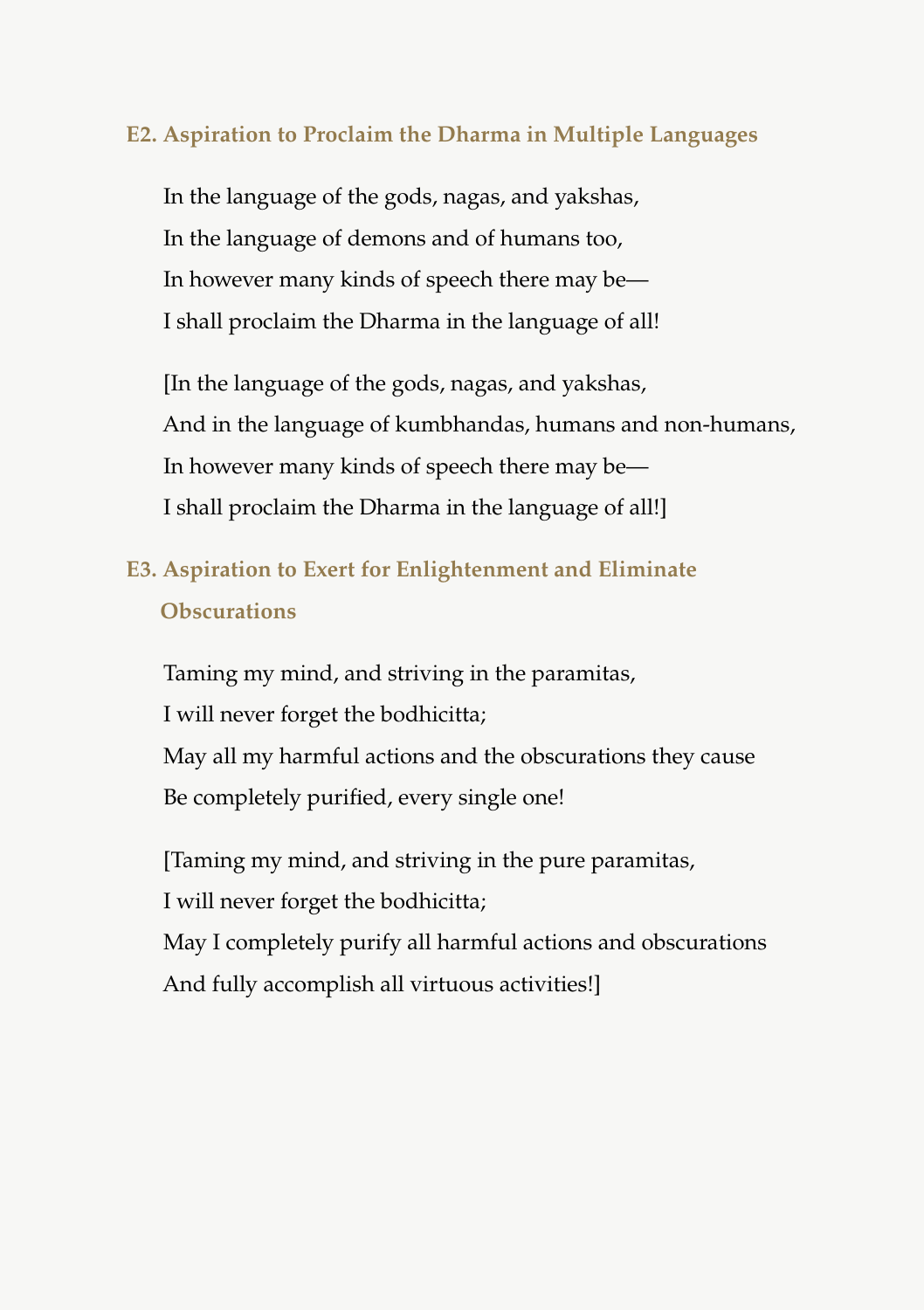### **D3. Aspiration to Be Free from Defiled Conduct**

May I be freed from karma, harmful emotions, and the work of negativity, And act for all beings in the world, Just like the lotus flower to which mud and water cannot cling, Or sun and moon that course unhindered through the sky. [May I be freed from karma, harmful emotions,

The work of negativity, and worldly pursuits.

Just like the lotus flower to which mud and water cannot cling, Or sun and moon that course unhindered through the sky.]

### **D4. Aspiration to Bring Benefit to Sentient Beings**

Throughout the reach and range of the entire universe I shall pacify completely the suffering of all the lower realms, I shall lead all beings to happiness,

And work for the ultimate benefit of each and every one!

[Throughout as many aeons as atoms in the universe, I shall pacify completely the suffering of all the lower realms, I shall lead all beings to happiness, And work for the benefit of each and every one in the ten directions!]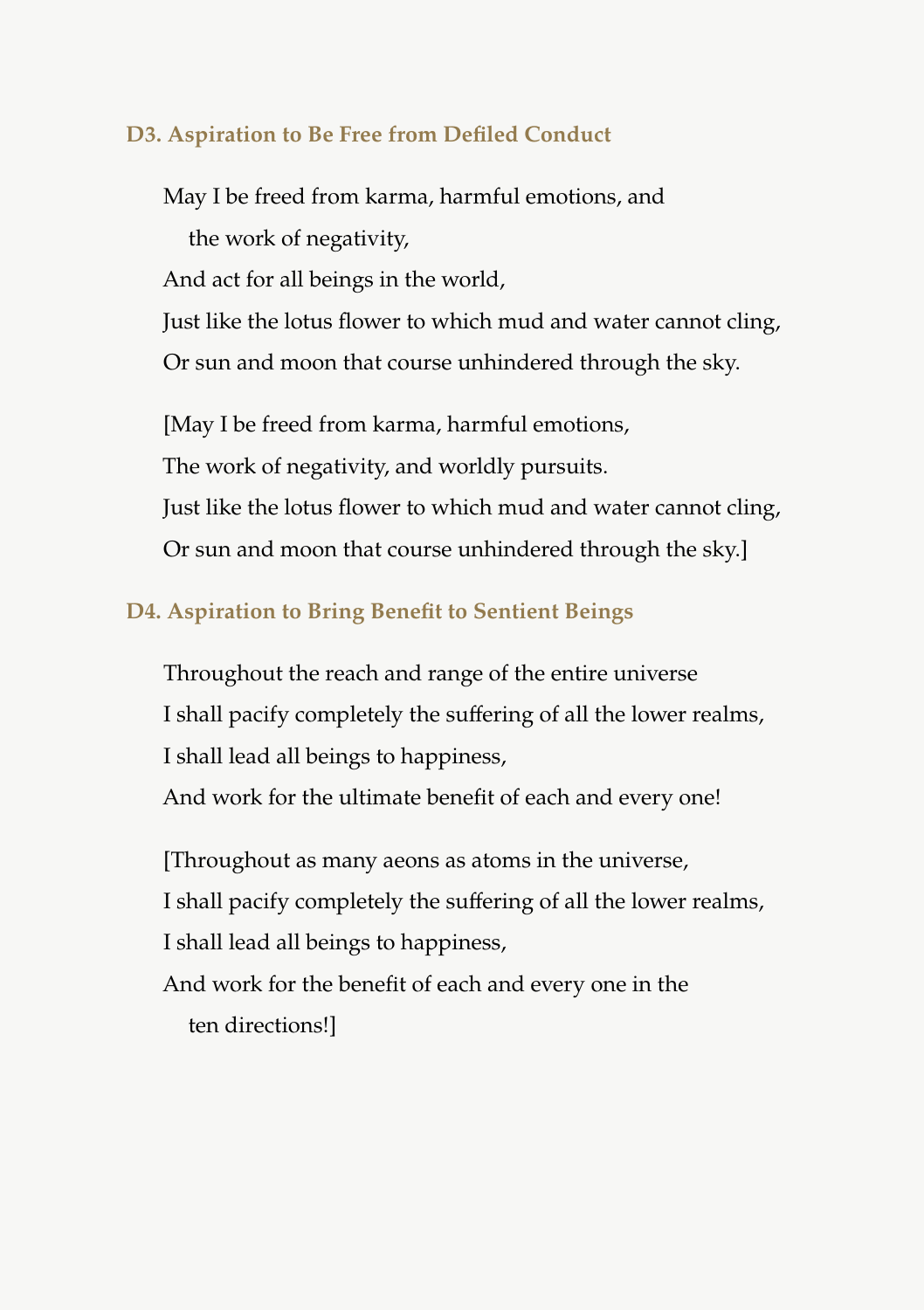# **D5. Aspiration to Act in Harmony with the Various Dispositions of Beings and Wear the Armor of Diligence**

I shall bring enlightened action to perfection, Serve beings so as to suit their needs, Teach them to accomplish Good Actions, And continue this, throughout all the aeons to come!

[I shall bring enlightened action to perfection, Act in accord with various dispositions of beings, Train to accomplish Good Actions, And continue this, throughout all the aeons to come!]

### **D6. Aspiration to Accompany Virtuous Friends**

May I always meet and be accompanied by Those whose actions accord with mine; And in body, speech and mind as well, May our actions and aspirations always be one!

#### **D7. Aspiration to Follow Virtuous Teachers and to Please Them**

May I always meet spiritual friends Who long to be of true help to me, And who teach me the Good Actions; Never will I disappoint them!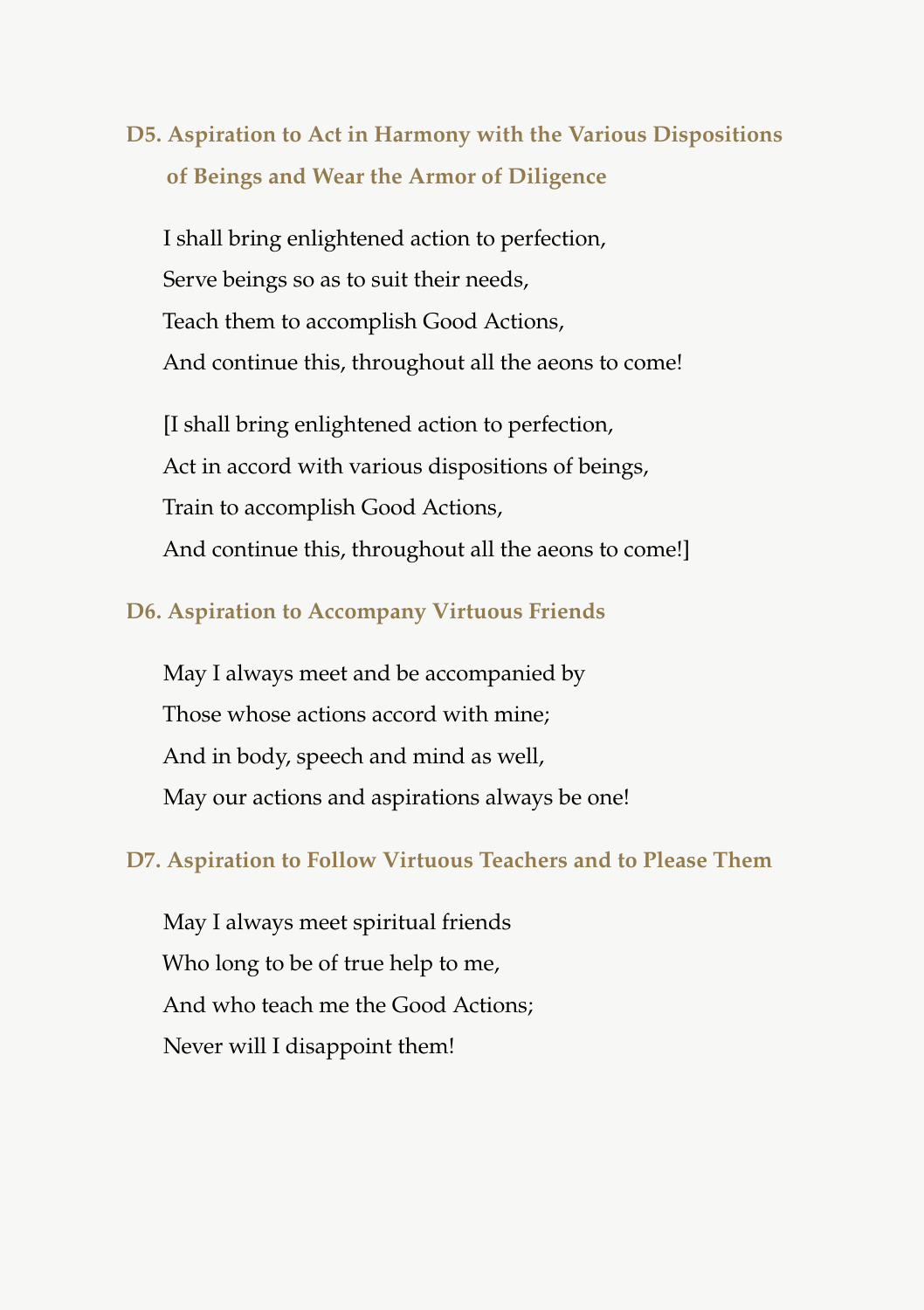# **D8. Aspiration to Behold Buddhas and Make Offerings Before Them**

May I always behold the buddhas, here before my eyes, And around them all their bodhisattva sons and daughters. Without ever tiring, throughout all the aeons to come, May the offerings I make them be endless and vast!

### **D9. Aspiration to Receive and Uphold the Authentic Dharma**

May I maintain the sacred teachings of the buddhas, And cause enlightened action to appear; May I train to perfection in Good Actions, And practice these in every age to come!

# **D10. Aspiration to Acquire an Inexhaustible Treasury of Virtuous Qualities**

As I wander through all states of samsaric existence, May I gather inexhaustible merit and wisdom, And so become an inexhaustible treasury of noble qualities— Of skill and discernment, samadhi and liberation!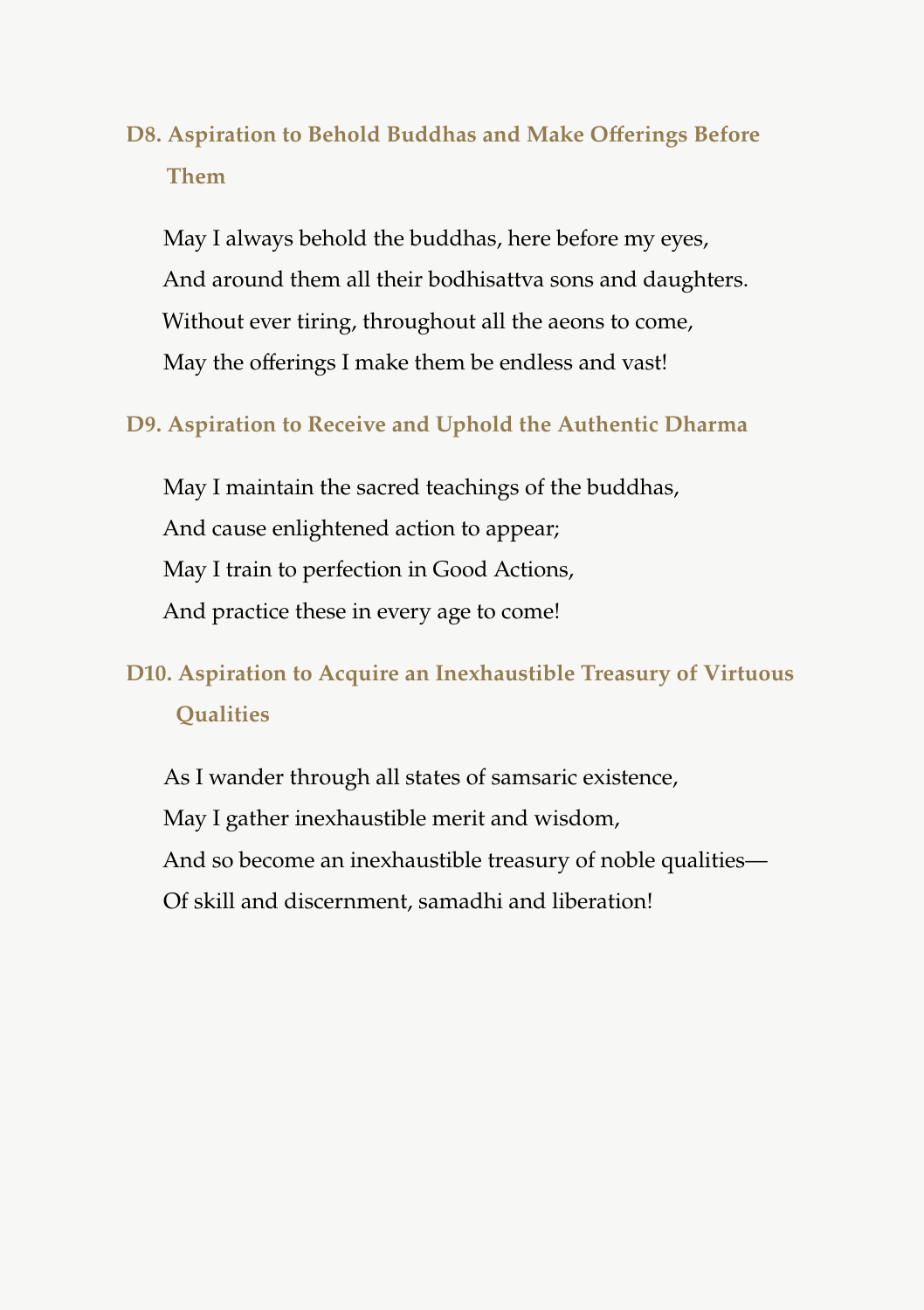# **D11. Aspiration to Enter into Various Dharma Doors E1. Aspiration to Enter into Pure Buddha Realms**

In a single atom may I see as many pure realms as atoms in the universe: And in each realm, buddhas beyond all imagining, Encircled by all their bodhisattva heirs. Along with them, may I perform the actions of enlightenment! And so, in each direction, everywhere, Even on the tip of a hair, may I see an ocean of buddhas— All to come in past, present and future—in an ocean of pure realms, And throughout an ocean of aeons, may I enter into enlightened action in each and every one!

## **E2. Aspiration to Engage with the Speech of Buddhas**

Each single word of a buddha's speech, that voice with its ocean of qualities,

Bears all the purity of the speech of all the buddhas, Sounds that harmonize with the minds of all living beings: May I always be engaged with the speech of the buddhas!

[Each single word of a buddha's speech, that voice with its ocean of qualities,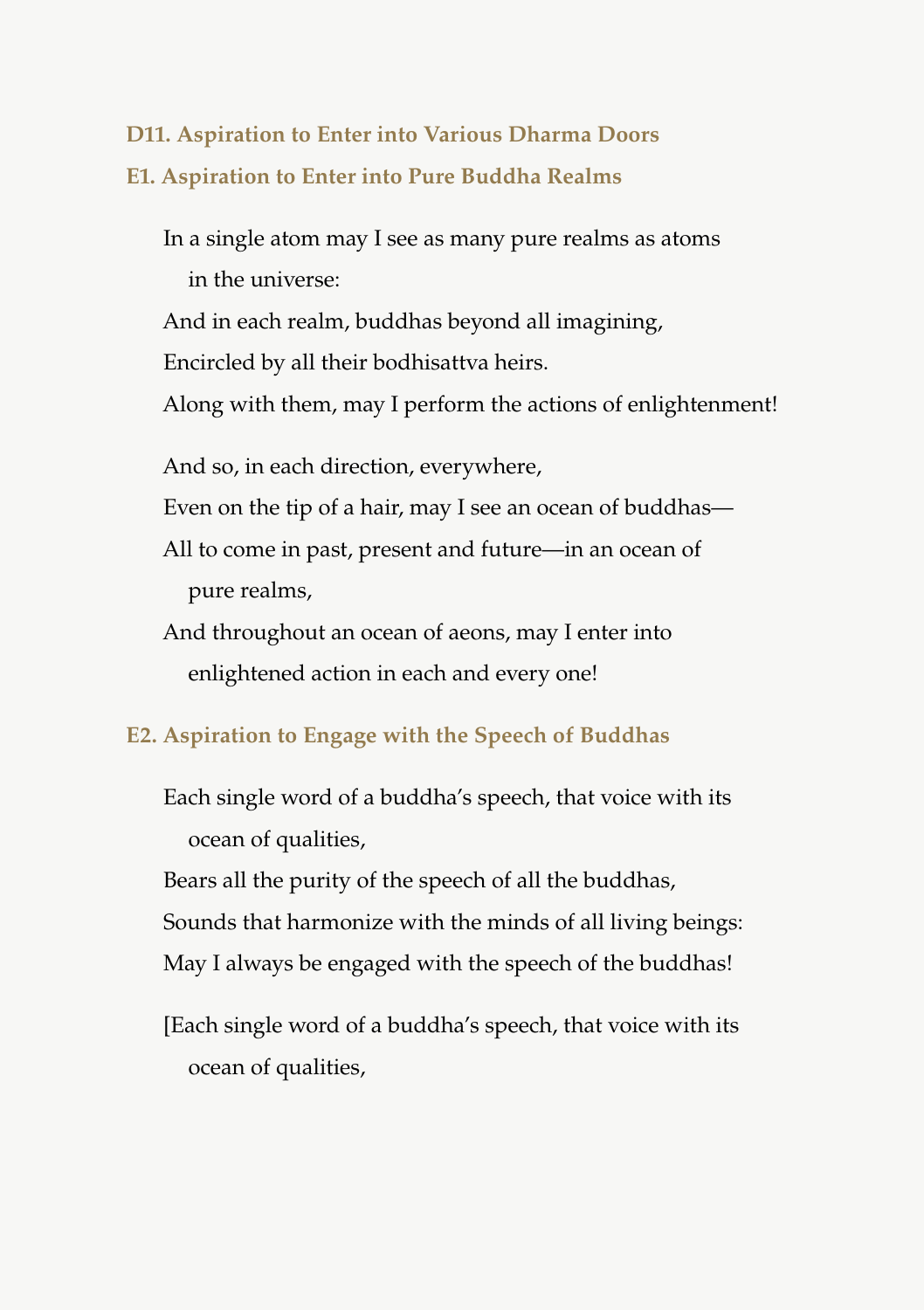Bears all the purity of the speech of all the buddhas, Sounds that harmonize with the minds of all living beings: May I always be engaged with the buddhas' eloquent speech!]

#### **E3. Aspiration to Immerse in the Buddhadharma**

With all the power of my mind, may I hear and realize The inexhaustible melody of the teachings spoken by All the buddhas of past, present and future, As they turn the Wheels of Dharma!

# **E4. Aspiration to Enter into All Aeons of the Three Times in One Instant**

Just as the wisdom of the buddhas penetrates all future aeons, So may I too know them, instantly, And in each fraction of an instant may I know All that will ever be, in past, present and future!

[In a single instant, may I enter into All of the aeons that are yet to come. And in each fraction of an instant may I penetrate All aeons of past, present, and future.]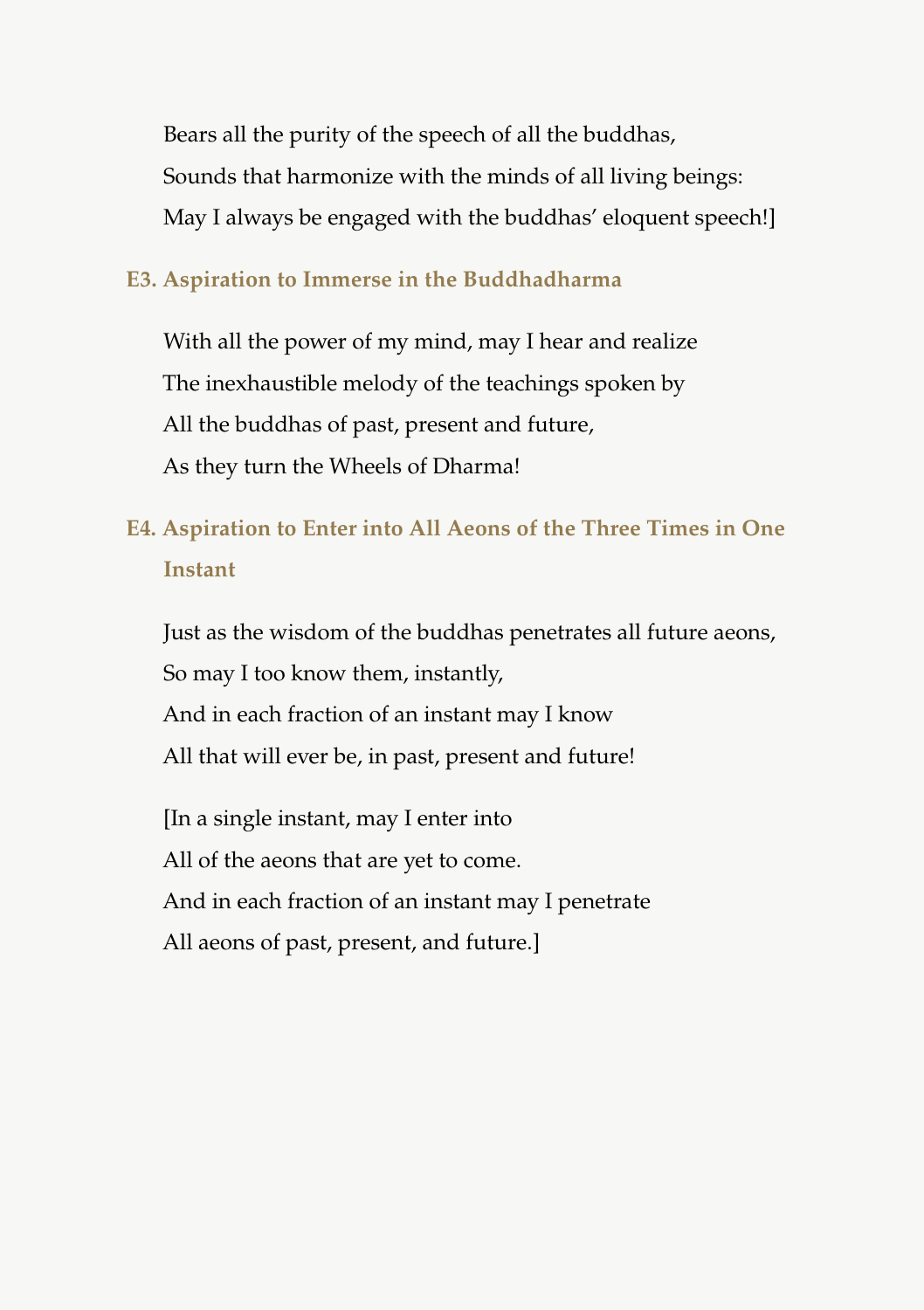# **E5. Aspiration to Behold Buddhas and Enter into the State of Buddhas**

In an instant, may I behold all those who are the lions of the human race— The buddhas of past, present and future! May I always be engaged in the buddhas' way of life and action,

Through the power of liberation, where all is realized as like

an illusion!

[In an instant, may I behold all those who are the lions of the human race— The buddhas of past, present and future! May I always enter the buddhas' state Through the power of liberation, where all is realized as like an illusion!]

# **E6. Aspiration to Enter into the Pure Realms Thoroughly**

On a single atom, may I actually bring about The entire array of pure realms of past, of present and future; And then enter into those pure buddha realms In each atom, and in each and every direction.

[On a single atom, may I actually bring about The entire array of pure realms of past, of present and future;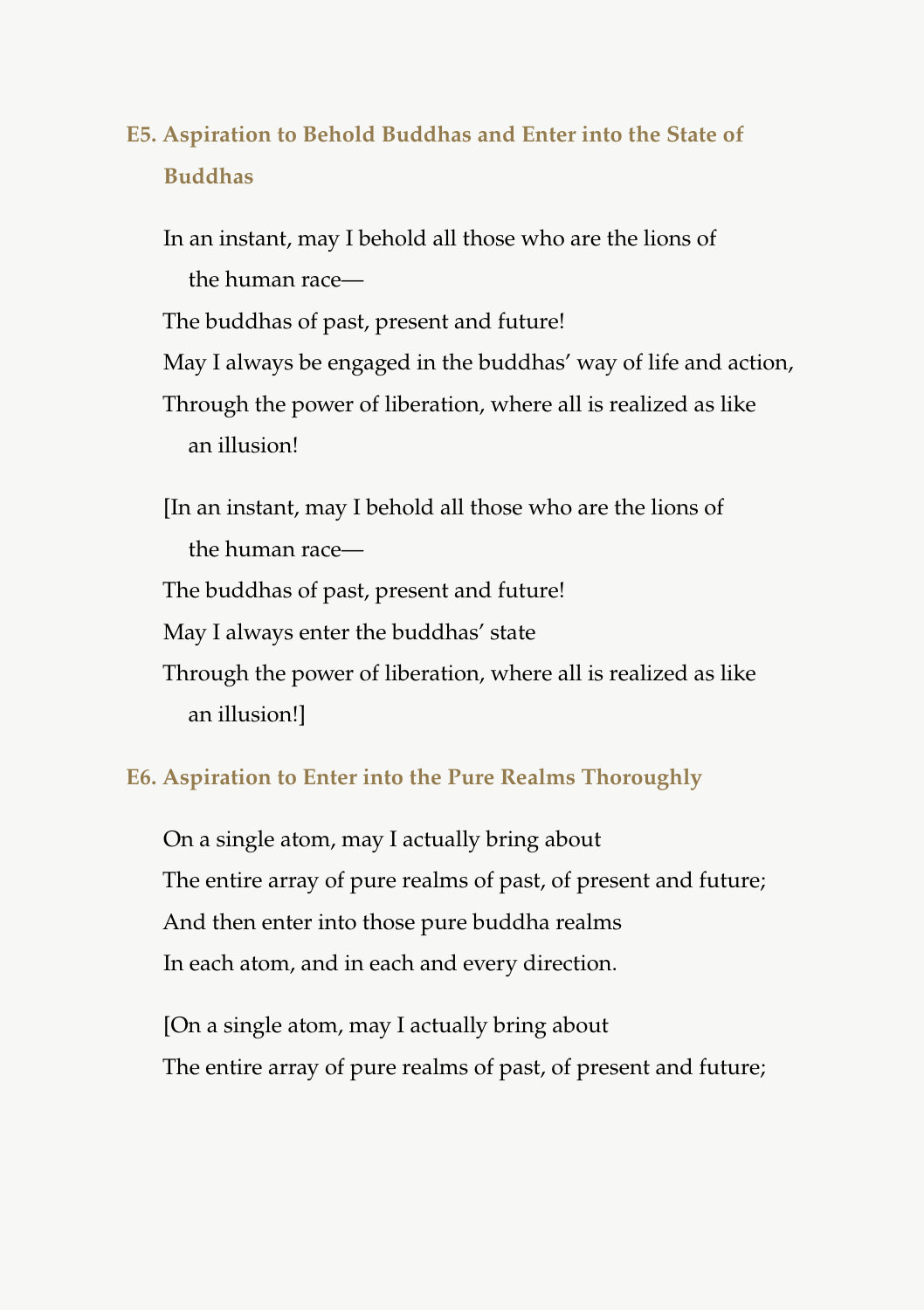In all directions thus, without exception, May I enter the arrays of buddha realms.]

#### **E7. Aspiration to Serve All Future Buddhas**

When those who illuminate the world, still to come, Gradually attain buddhahood, turn the Wheel of Dharma, And demonstrate the final, profound peace of nirvana: May I be always in their presence!

#### **D12. Aspiration to Obtain Vast and Great Powers**

Through the power of swift miracles, The power of the vehicle, like a doorway, The power of conduct that possesses all virtuous qualities, The power of loving kindness, all-pervasive,

The power of merit that is totally virtuous, The power of wisdom free from attachment, and The powers of knowledge, skillful means and samadhi, May I perfectly accomplish the power of enlightenment!

[Through the power of miracles, swift everywhere, The power of great vehicle from all gateways, The power of conduct that possesses all virtuous qualities, The power of loving kindness, all-pervasive,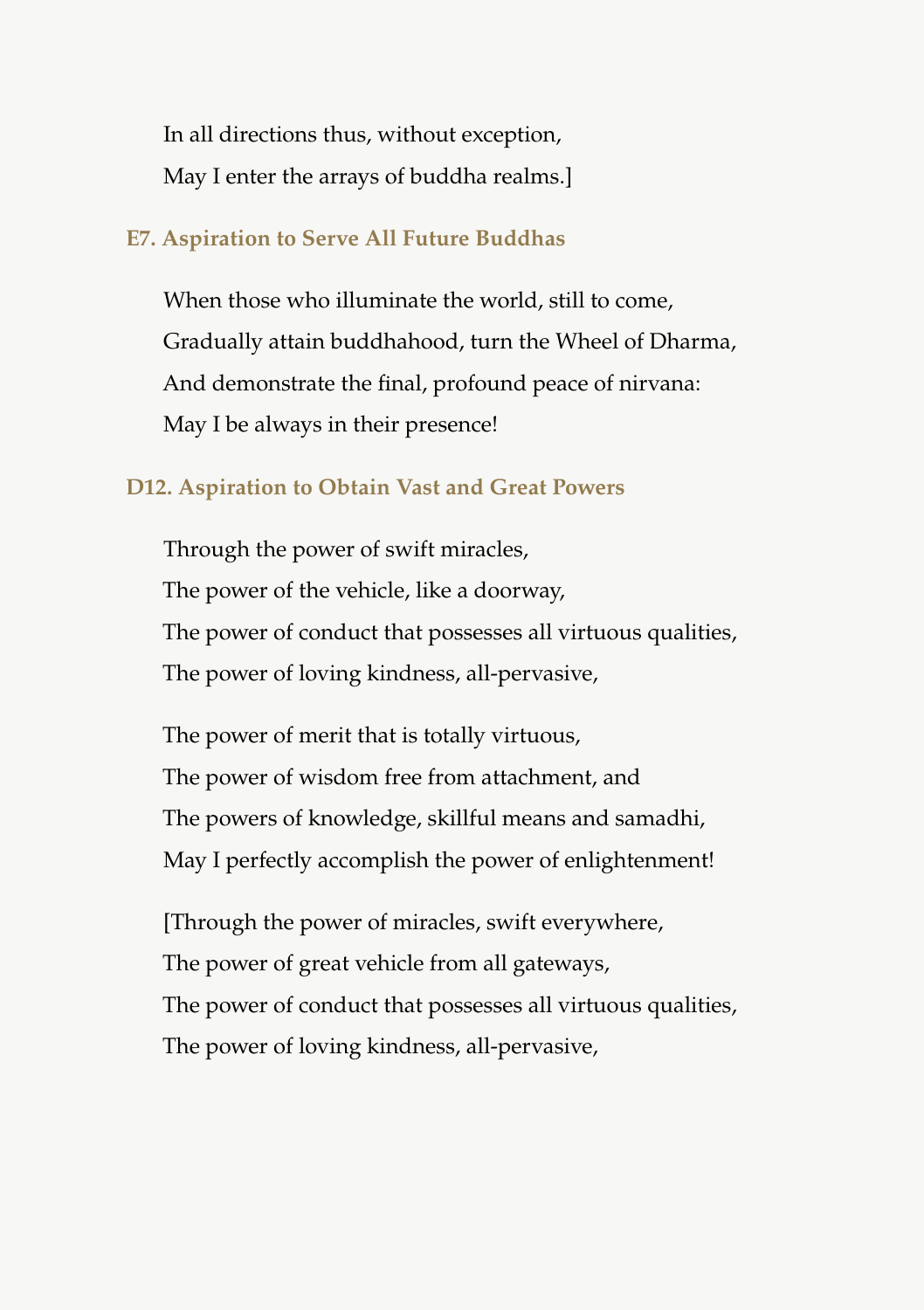The power of merit that is totally virtuous, The power of wisdom free from attachment, and The powers of knowledge, skillful means and samadhi, May I perfectly accomplish the power of enlightenment!]

### **D13. Aspiration to Practice the Sublime Dharma**

May I purify the power of karma; Destroy the power of harmful emotions; Render negativity utterly powerless; And perfect the power of Good Actions!

[May I purify the power of karma; Destroy the power of harmful emotions; Render the power of maras utterly powerless; And perfect the power of Good Actions!]

## **D14. Aspiration to Carry out Vast Activities**

I shall purify oceans of realms; Liberate oceans of sentient beings; Understand oceans of Dharma; Realize oceans of wisdom;

Perfect oceans of actions; Fulfil oceans of aspirations; Serve oceans of buddhas!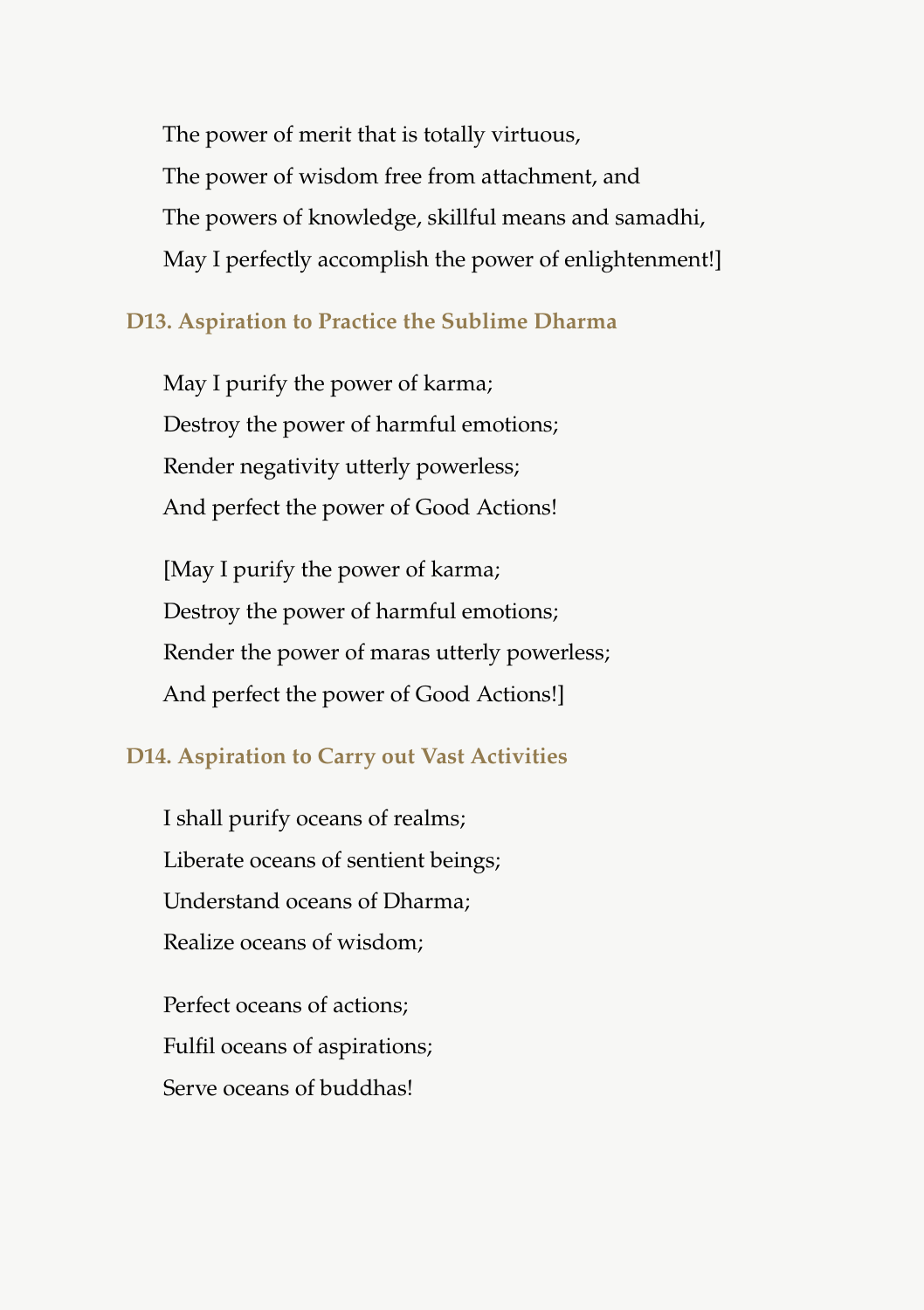And perform these, without ever growing weary, through oceans of aeons!

**D15. Aspiration for Training to Emulate All the Buddhas and Bodhisattvas**

**E1. Aspiration for Training to Emulate All the Buddhas**

All the buddhas throughout the whole of time, Attained enlightenment through Good Actions, and Their prayers and aspirations for enlightened action: May I fulfil them all completely!

**E2. Aspiration for Training to Emulate the Bodhisattvas F1. Aspiration for Training to Emulate Samantabhadra**

The eldest of the sons of all the buddhas Is called Samantabhadra: 'All-good'— So that I may act with a skill like his, I dedicate fully all these merits!

To purify my body, my speech and my mind as well, To purify my actions, and all realms, May I be the equal of Samantabhadra In his skill in good dedication!

[To purify my body, my speech and my mind as well, To purify my actions, and all realms,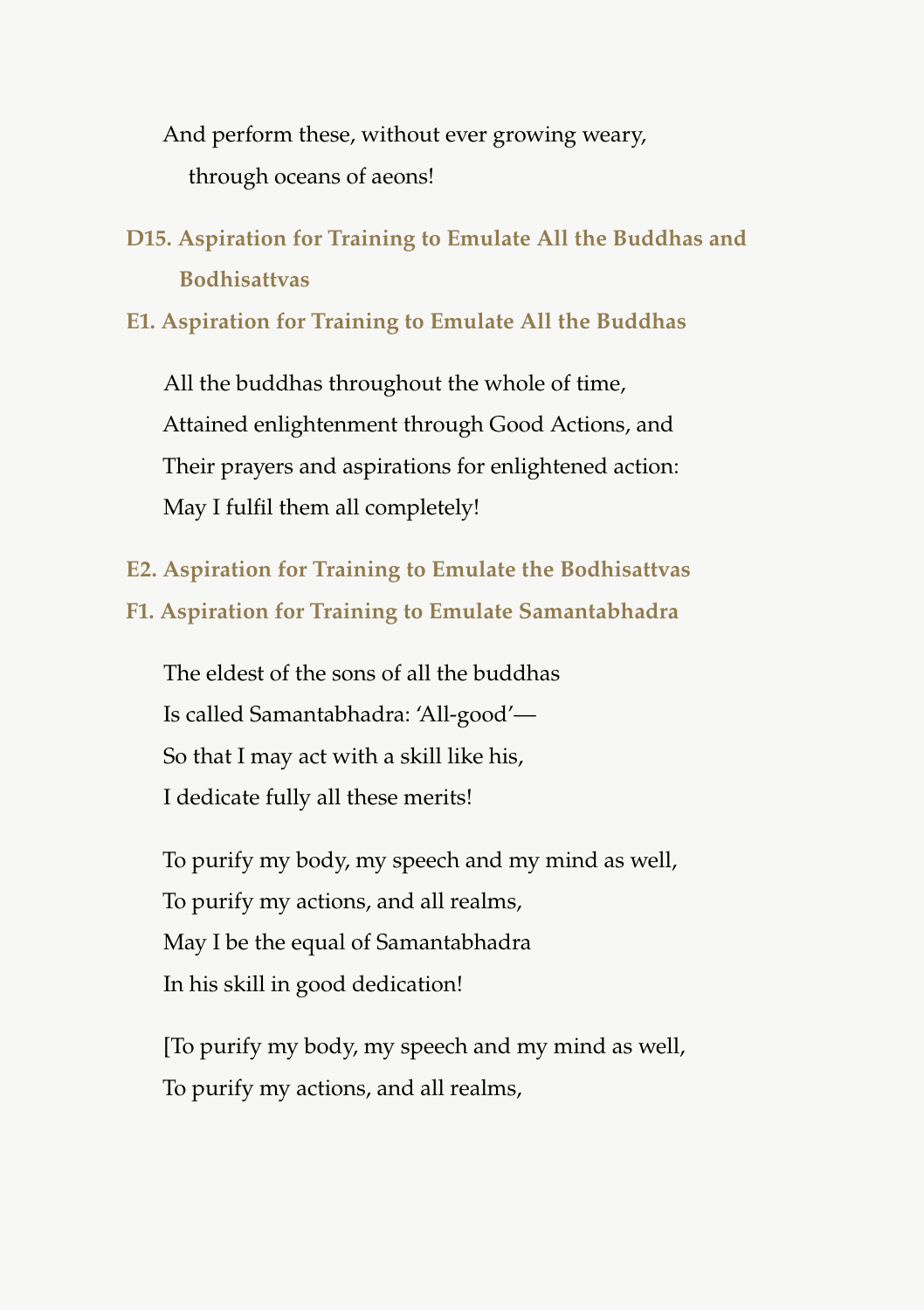May I be the equal of Samantabhadra The one with such profound wisdom!]

## **F2. Aspiration for Training to Emulate Manjushri**

In order to perform the full virtue of Good Actions, I shall act according to Manjushri's prayers of aspiration, And without ever growing weary, in all the aeons to come, I shall perfectly fulfill every one of his aims!

# **D16. Making Dedication through Summarizing All the**

## **Aspirations**

Let my bodhisattva acts be beyond measure! Let my enlightened qualities be measureless too! Keeping to this immeasurable activity, May I accomplish all the miraculous powers of enlightenment!

# **C2. The Manner of Making Dedication**

# **D1. Dedication that Follows the Bodhisattvas**

Just as the bodhisattva Manjushri attained omniscience, And Samantabhadra too All these merits now I dedicate To train and follow in their footsteps.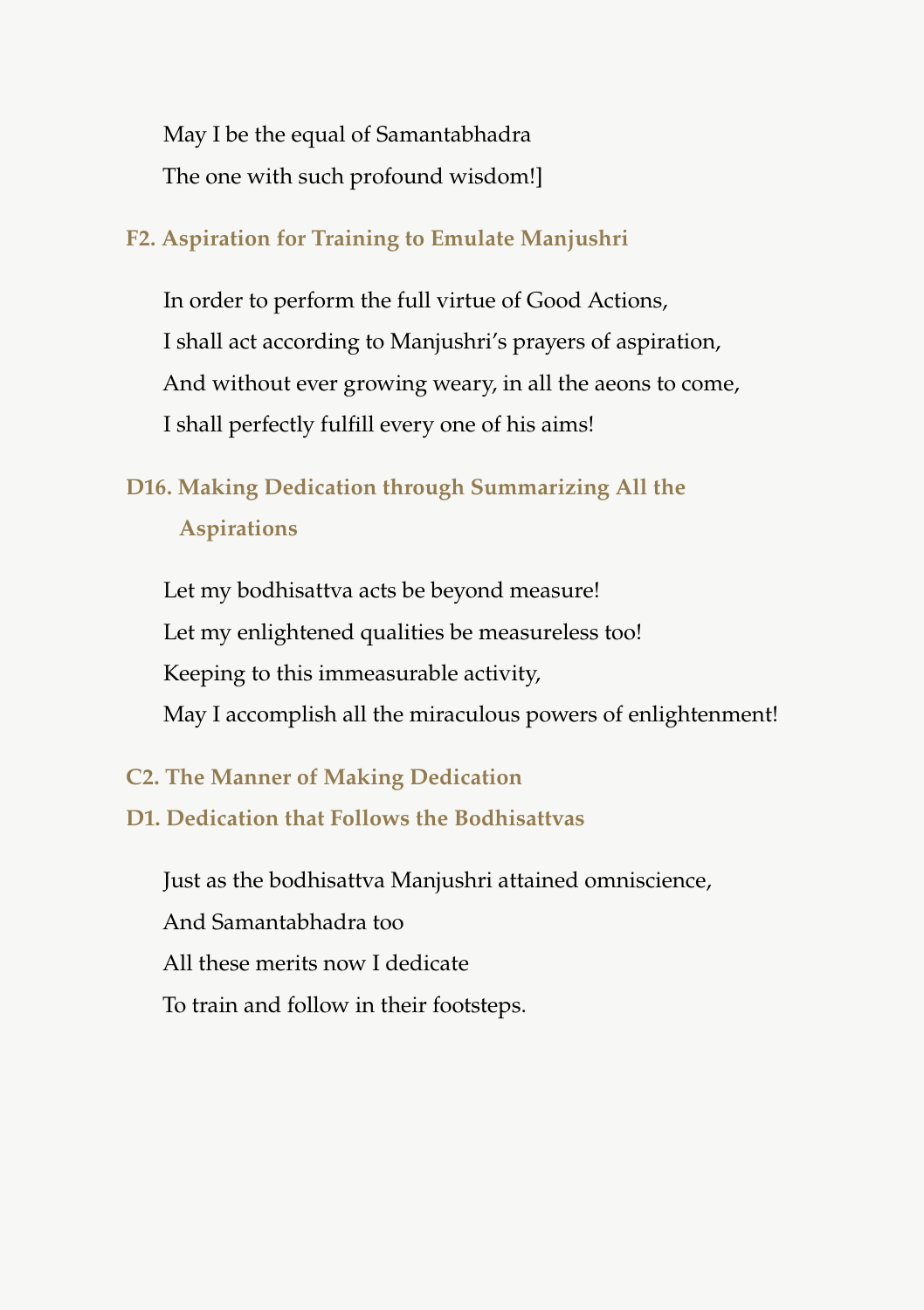### **D2. Dedication that Follows the Buddhas**

As all the victorious buddhas of past, present and future Praise dedication as supreme, So now I dedicate all these roots of virtue For all beings to perfect Good Actions.

[As all the victorious buddhas of past, present and future Praise this dedication as supreme, So now I dedicate all these roots of virtue For the perfection of Good Actions.]

# **D3. Dedication Toward Rebirth in Pure Realm**

When it is time for me to die, Let all that obscures me fade away, so I look on Amitabha, there in person, And go at once to his pure land of Sukhavati.

## **D4. Dedication Toward Actualizing the Great Aspirations**

In that pure land, may I actualize every single one Of all these aspirations! May I fulfill them, each and every one, And bring help to beings for as long as the universe remains!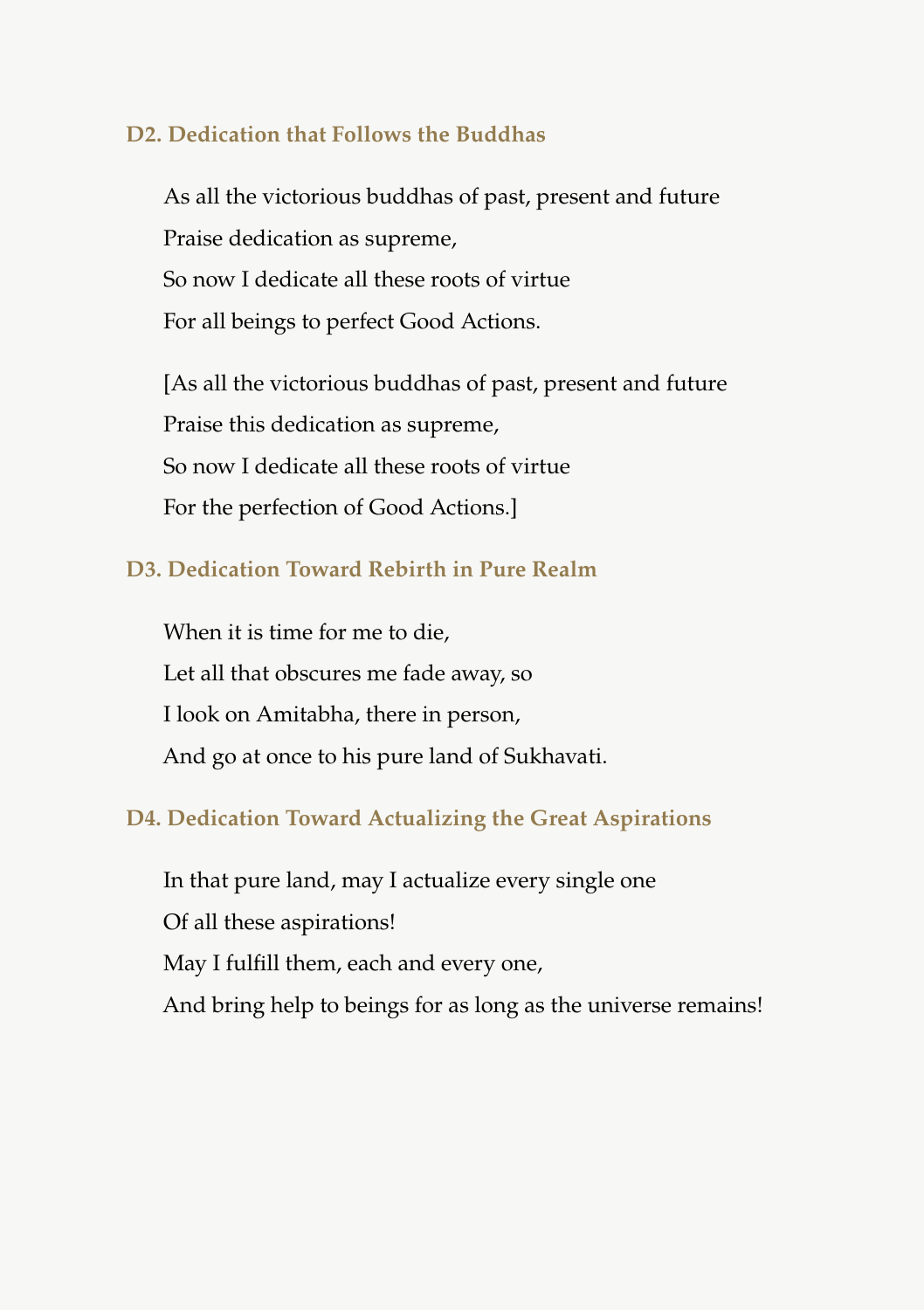[Once in that pure land, may I actualize every single one Of all these aspirations! May I fulfill them, each and every one, And bring help to beings for as long as the universe remains!]

## **D5. Dedication Toward Receiving a Prophecy**

Born there in a beautiful lotus flower, In that excellent and joyous buddha realm, May the Buddha Amitabha himself Grant me the prophecy foretelling my enlightenment!

### **D6. Dedication Toward Benefitting Sentient Beings**

Having received the prophecy there, With my billions of emanations, Sent out through the power of my mind, May I bring enormous benefit to sentient beings, in all the ten directions!

#### **C3. The Extent of the Aspiration**

Sentient beings are as limitless As the boundless expanse of space; So shall my prayers of aspiration for them Be as limitless as their karma and harmful emotions!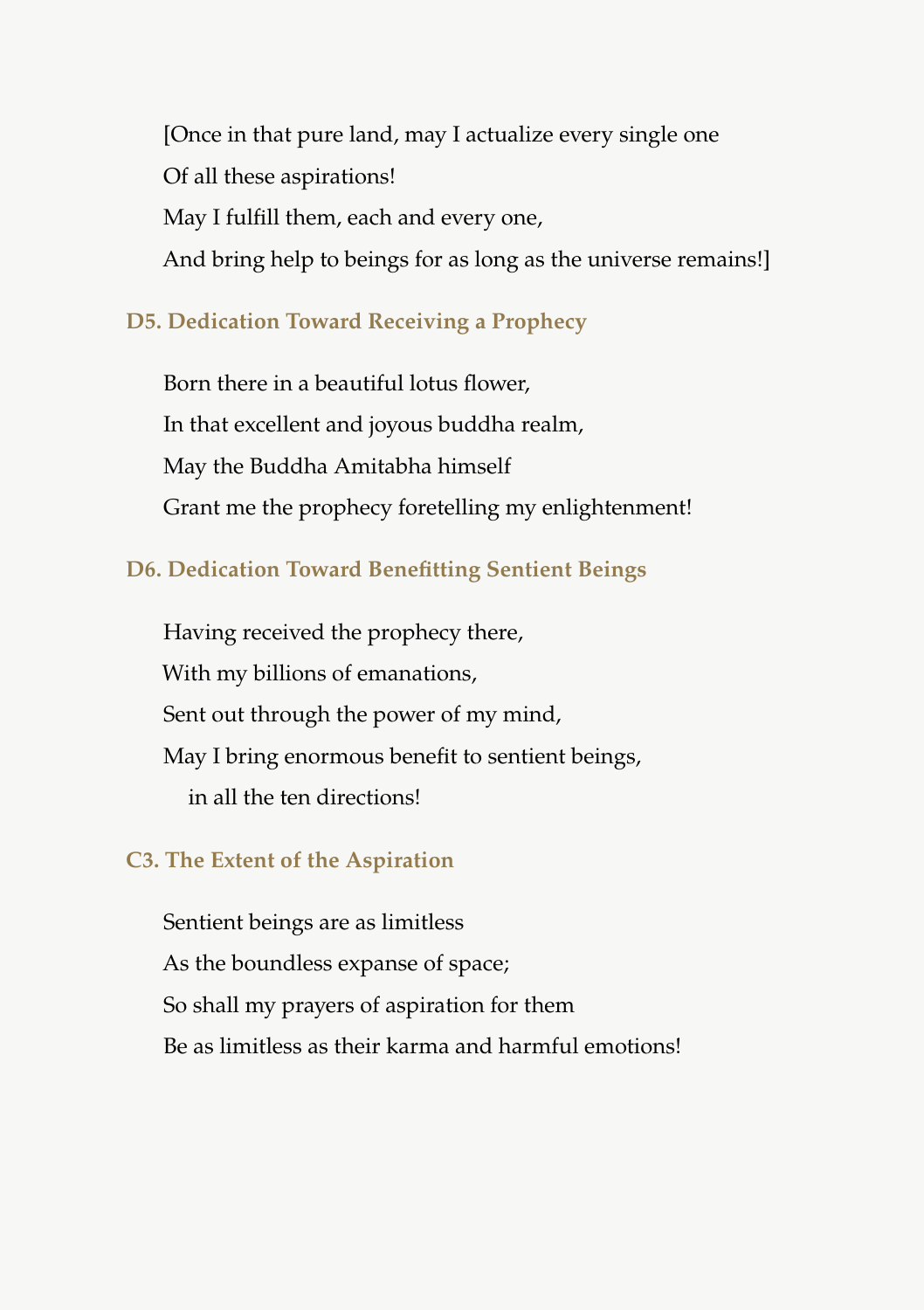# **B3. The Conclusion: Explanation on the Benefits of Making Aspirations**

**C1. The Karmic Rewards in Present Life**

### **D1. To Attain Excellent Merit**

Whoever hears this king of dedication prayers, And yearns for supreme enlightenment, Who even once arouses faith, Will gain true merit greater still

Than by offering the victorious buddhas Infinite pure realms in every direction, all ornamented with jewels, Or offering them all the highest joys of gods and humans For as many aeons as there are atoms in those realms.

[Whoever hears this king of dedication prayers, And yearns for supreme enlightenment, Who even once arouses faith. Will gain true merit greater still

Than by offering the victorious buddhas Infinite realms in every direction, all ornamented with jewels, Or offering them all the highest joys of gods and humans For as many aeons as there are atoms in those realms.]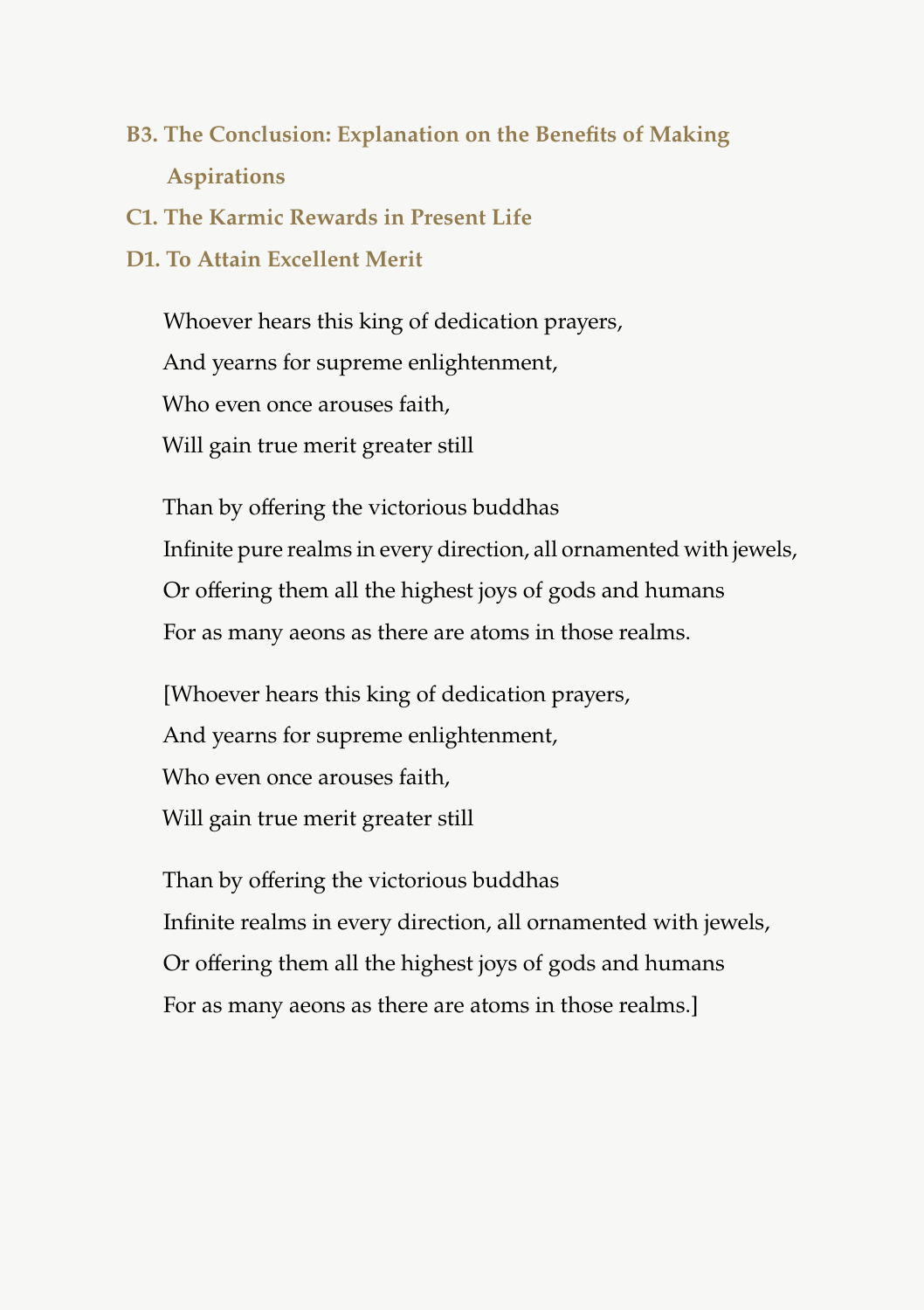### **D2. To Behold the Tathagata in a Short Time**

Whoever truly makes this Aspiration to Good Actions, Will never again be born in lower realms; They will be free from harmful companions, and Soon behold the Buddha of Boundless Light.

## **D3. To Attain Virtuous Qualities Equivalent to Samantabhadra**

They will acquire all kind of benefits, and live in happiness; Even in this present life all will go well, And before long, They will become just like Samantabhadra.

### **D4. To Purify Karmic Obscurations**

All negative acts—even the five of immediate retribution— Whatever they have committed in the grip of ignorance, Will soon be completely purified, If they recite this Aspiration to Good Actions.

#### **C2. The Karmic Rewards in Future Lives**

### **D1. Obtainment of Mundane Results of Ripening**

They will possess perfect wisdom, beauty, and excellent signs, Be born in a good family, and with a radiant appearance.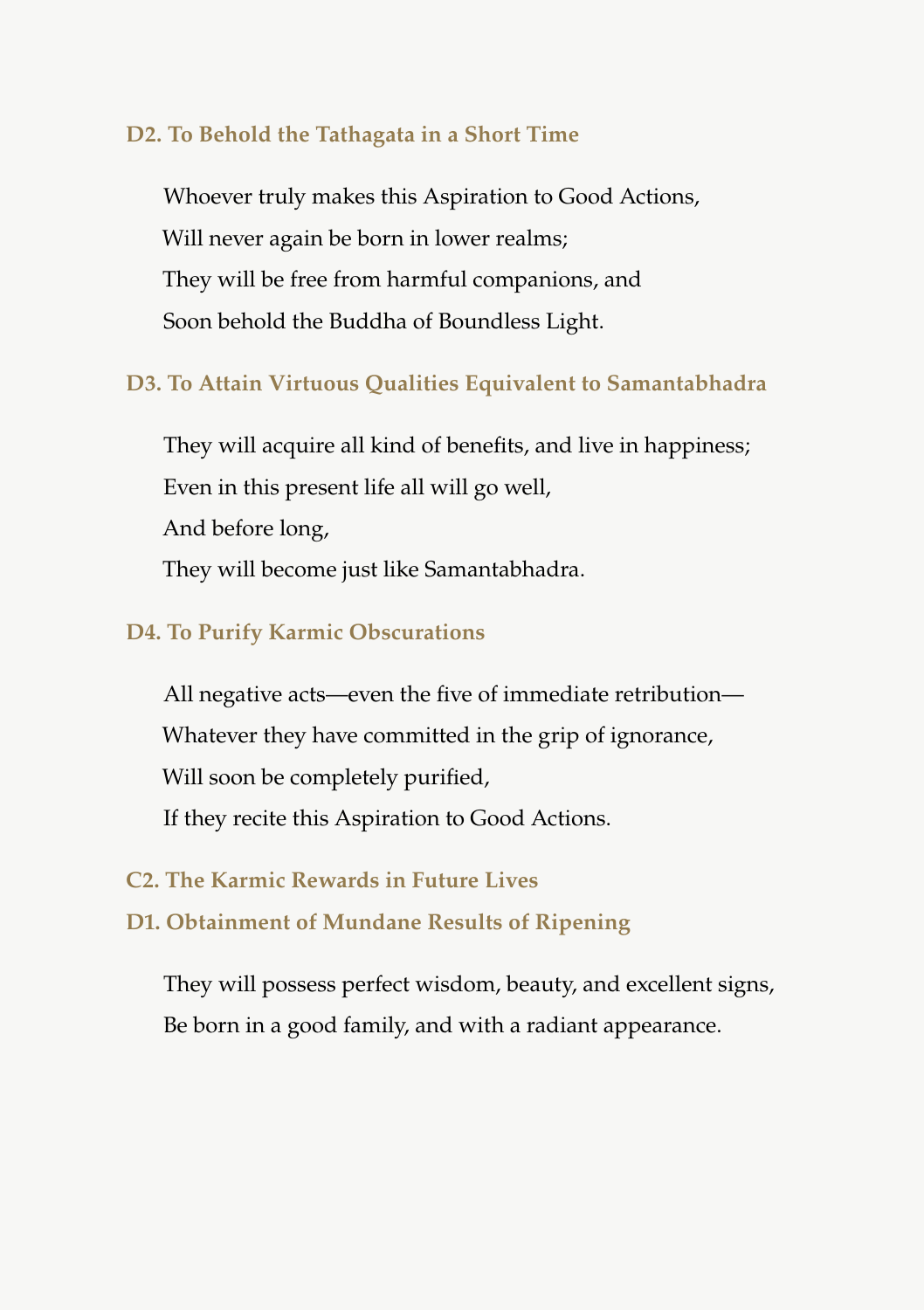Demons and heretics will never harm them, And all three worlds will honor them with offerings.

### **D2. Obtainment of Supramundane Results**

They will quickly go beneath the bodhi-tree, And there, they will sit, to benefit all sentient beings, then Awaken into enlightenment, turn the Wheel of Dharma, And tame Mara with all his hordes.

[They will quickly go beneath the bodhi-tree, And there, they will sit, tame Mara with all his hordes, then Awaken into enlightenment, turn the Wheel of Dharma, And benefit all sentient beings.]

# **D3. Summary of the Benefits from Making Aspirations**

The full result of keeping, teaching, or reading This Prayer of Aspiration to Good Actions Is known to the buddhas alone: Have no doubt: supreme enlightenment will be yours!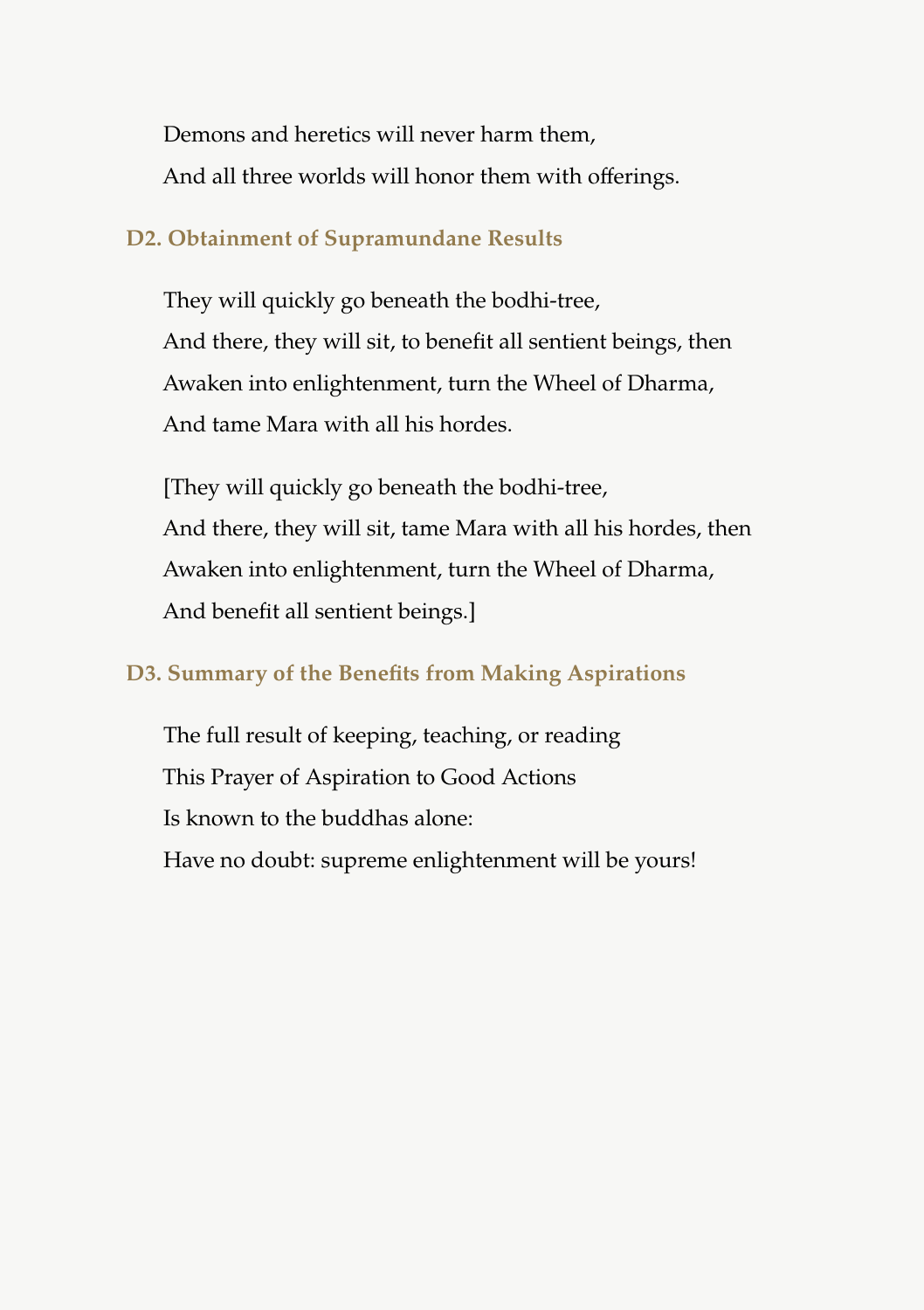### **A3. The Ending**

# **B1. Temporary Dedication for Beings to Accomplish All Great Aspirations**

Through whatever small virtues I have gained By reciting this "Aspiration to Good Actions", May the virtuous wishes of all beings' prayers and aspirations All be instantly accomplished!

# **B2. Ultimate Dedication for Beings to Take Rebirth in Sukhavati**

Through the true and boundless merit Attained by dedicating this "Aspiration to Good Actions", May all those now drowning in the ocean of suffering, Reach the supreme realm of Amitabha!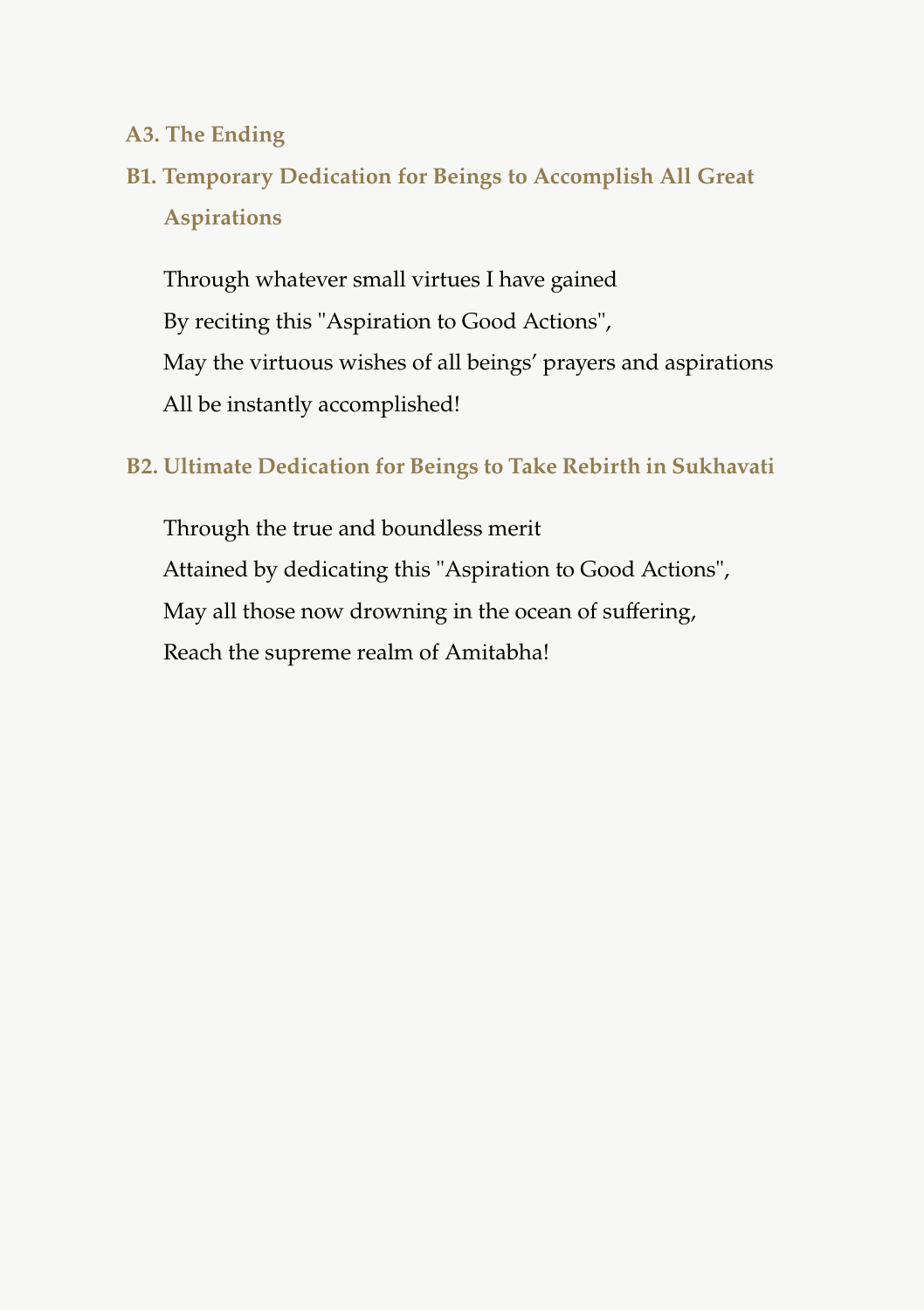*| This textual outline is composed by Khenpo Sodargye, with the root text translated by the Rigpa Translations.*

*Khenpo Sodargye's teaching is based on the Chinese text of The King of Aspiration Prayers from the 40-scroll Avatamsaka Sutra translated by Master Prajna, which however, differs slightly from the English text translated from Tibetan by the Rigpa Translations. Therefore, the root text here is rearranged based on Master Prajna's version.*

*Meanwhile, there are cases that some stanzas vary slightly from Khenpo Sodargye's Chinese explanation. In such cases, another version revised from that of the Rigpa Translations is provided, so as to correspond to the teaching here, as well as to provide the audience a better understanding of the teaching. The revised translation is to be found in square bracket.*